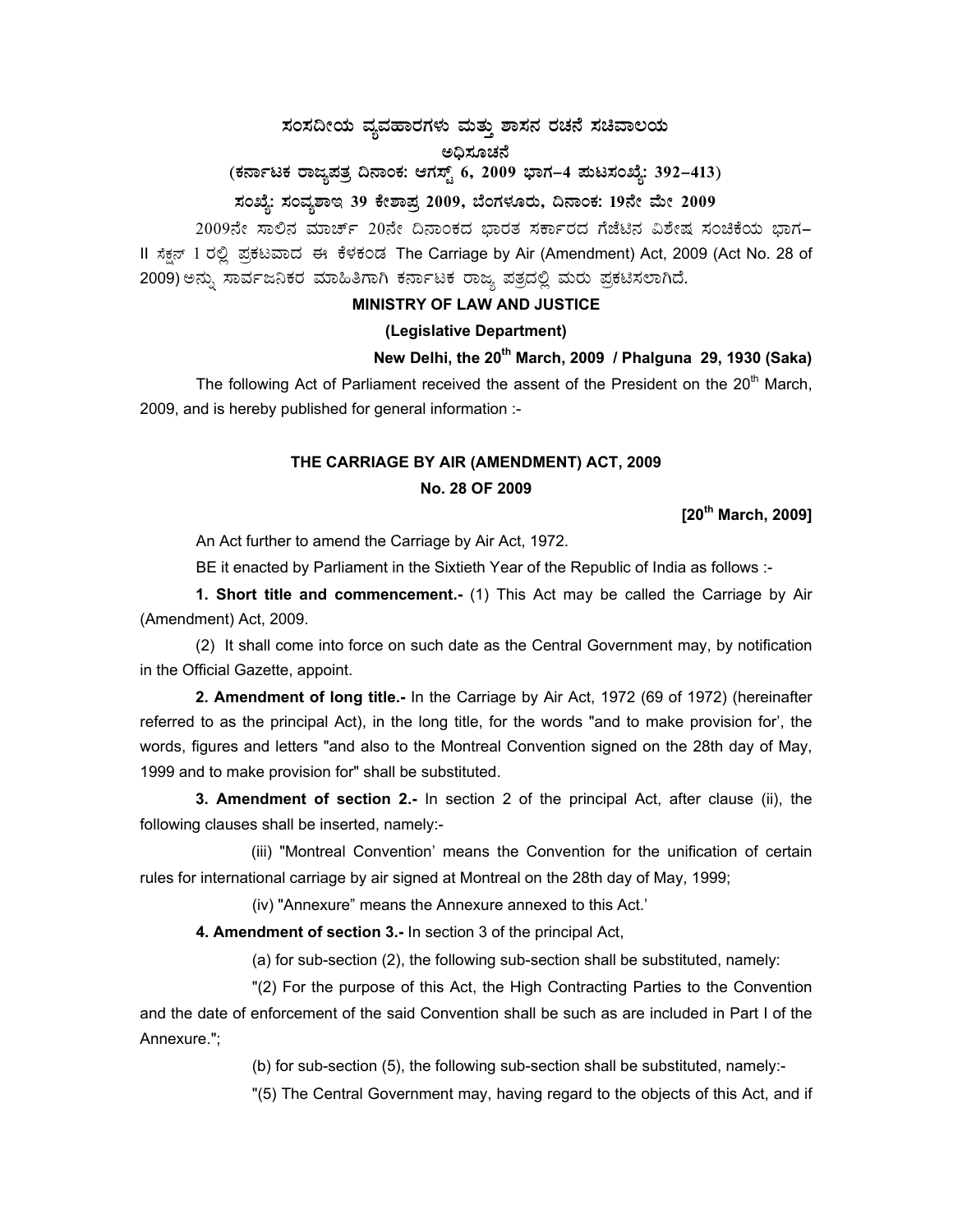it considers necessary or expedient so to do, by notification in the Official Gazette, add to, or, as the case may be, omit from, Part of the Annexure, any High Contracting Party and on such addition, or as the case may be, omission, such High Contracting Party shall be or shall cease to be, a High Contracting Party.".

**5. Amendment of section 4.-** In section 4 of the principal Act, for sub-section (2), the following sub-sections shall be substituted, namely:

"(2) For the purpose of this Act, the High Contracting Parties in the amended Convention and the date of enforcement of the said amended Convention shall be such as are included in Part II of the Annexure.

(2A) The Central Government may, having regard to the objects of this Act, and if it considers necessary or expedient so to do, by notification in the Official Gazette, add to, or, as the case may be, omit from, Part II of the Annexure, any High Contracting Party and on such addition, or, as the case may be, omission, such High Contracting Party shall be or shall cease to be, a High Contracting Party.".

**6. Insertion of new section 4A.-** After section 4 of the principal Act, the following section shall be

inserted, namely:-

**"4A. Application of Montreal Convention to India.-** (1) The rules contained in the Third Schedule, being the provisions of the Montreal Convention relating to the rights and liabilities of carriers passengers, consignors, consignees and other persons, shall, subject to the provisions of this Act, have the force of' law in India in relation to any carriage by air to which those rules apply, irrespective of the nationalities of the aircraft performing the carriage.

(2) For the purpose of this Act, the State Parties to the Montreal Convention and the date of enforcement of the said Montreal Convention shall be such as are included in Part Ill of the Annexure.

(3) Any reference in the 'third Schedule to the territory of any State Party to the Montreal Convention shall be construed as a reference to all the territories in respect of which he is party.

(4) Any reference in the Third Schedule to agents of the carrier shall be construed as including a reference to servants of the carrier.

(5) The Central Government may, having regard to the objects of this Act, and if it considers necessary or expedient so to do, by notification in the Official Gazette, add to, or, as the case may be, omit from, Part Ill of the Annexure, any State party and on such addition, or, as the case may be, omission, such State Party shall be or shall cease to be, a State Party."

## **7. Amendment of section 5.-** In section 5 of the principal Act,-

(a) in sub-section (1), for the words "the First Schedule and in the Second Schedule", the words "the First Schedule, the Second Schedule and the Third Schedule" shall be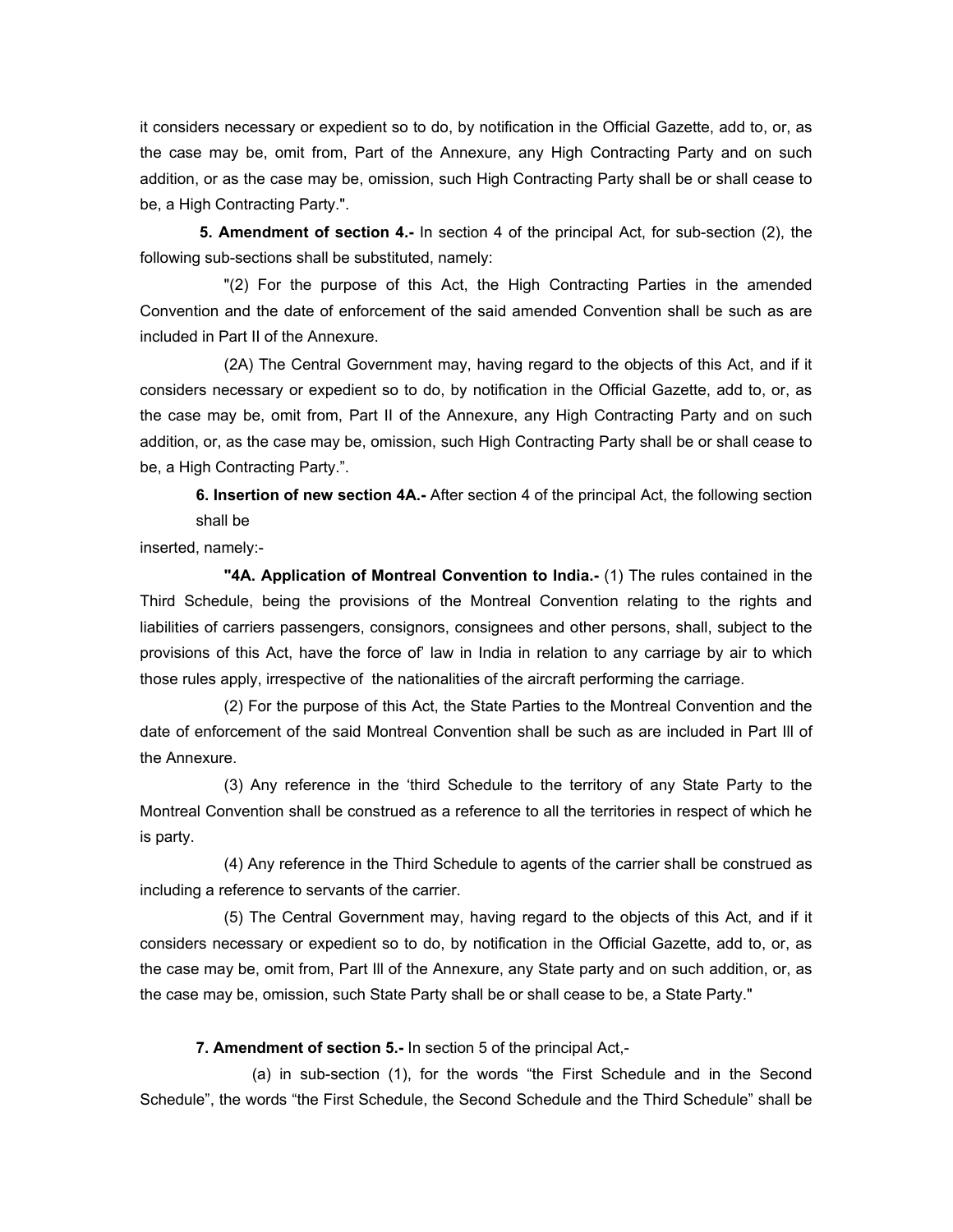substituted;

(b) in sub-section (5), for the words "the First Schedule or of the Second Schedule", the words "the First Schedule or the Second Schedule or the Third Schedule" shall be substituted.

**8. Insertion of new section 6A.-** After section 6 of the principal Act, the following section shall be inserted, namely:-

**"6A. Conversion of Special Drawing Rights.-** Any sum in Special Drawing Rights mentioned in rules 21 and 22 of the Third Schedule shall, for the purpose of any action against a carrier, be converted into rupees at the rate of exchange prevailing on the date on which the amount of damages to be paid by the carrier is ascertained by the Court in accordance with the provisions of rule 23 of the said Third Schedule.".

**9. Amendment of section -** In section 8 of the principal Act, for sub-section (3), the following sub-section shall be substituted filed, namely;

"(3)The Central Government may, by notification in the Official Gazette, apply the rules contained in the Third Schedule and any provision of section 4A or section 5 or section 6A to such carriage by air, not being international carriage by air as defined in the Third Schedule, as may be specified in the notification, subject, however, to such exceptions, adaptations and modifications, if any, as may be so specified.".

**10. Insertion of Third Schedule and Annexure.-** After the Second Schedule to the principal Act, the following Schedule and Annexure shall be inserted, namely:—

#### **'THE THIRD SCHEDULE**

# **(See section 4A) RULES**

#### **CHAPTER I**

### **SCOPE OF APPLICATION**

1. (1) These rules shall apply to all international carriage of persons, baggage or cargo performed by aircraft for reward. They shall apply also to such carriage when performed gratuitously by an air transport undertaking.

(2) In these rules, unless the context otherwise requires,-

(a) "baggage" means both checked baggage and unchecked baggage;

(b) "days" means calendar days and not working days;

- (c) "depository" means the International Civil Aviation Organisation;
- (d) "State Party" means a signatory or acceding State to the Montreal Convention whose

instrument of ratification, or accession has been deposited with the depository.

 (3) For the purposes of these rules, the expression "international carriage" means any carriage in which, according to the agreement between the parties, the place of departure and the place of destination, whether or not there be a break in the carriage or a transhipment, are situated either within the territories of two State Parties, or within the territory of a single State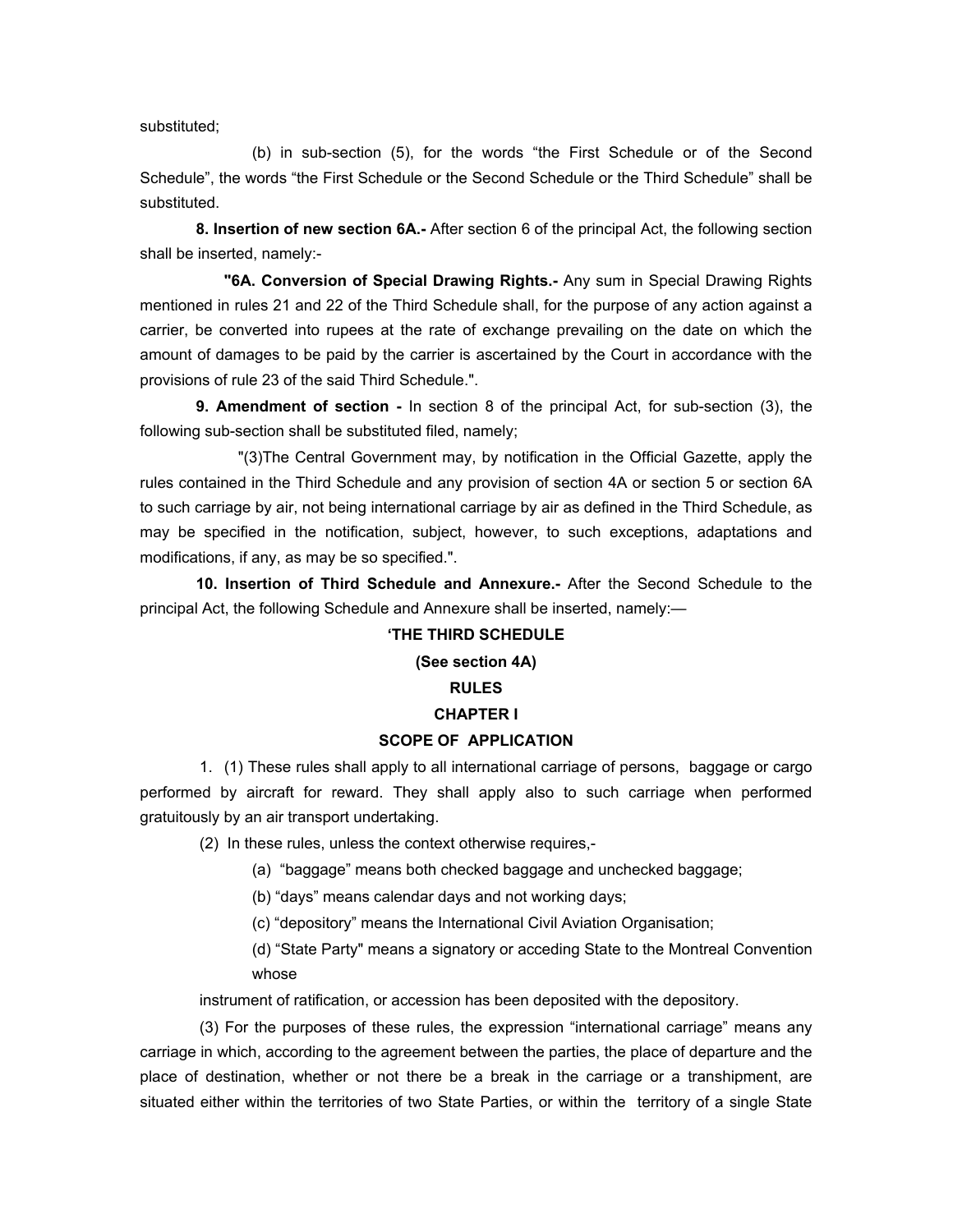Party if there is an agreed stopping place within the territory of another. State, even if that State is not a state Party. A carriage between two points within the territory of a single State Party without an agreed stopping place within the territory of another State shall not be deemed to be international carriage for the purposes of these rules.

 (4) A carriage to be performed by several successive air carriers shall be deemed for the purposes of these rules, to be one undivided carriage if it has been regarded by the parties as a single operation, whether it has been agreed upon under the form of a single contractor of a series of contracts, and it shall not lose its international character merely because one contract or a series of contracts is to be performed entirely within the territory of the same State.

(5) These rules shall apply also to carriage as set out in Chapter V, subject to the terms contained therein.

2. (1) These rules shall apply to carriage performed by the State or by legally constituted public bodies provided it falls within the conditions laid down in rule 1.

(2) In the carriage of postal items, the carrier shall be liable only to the relevant postal administration in accordance with the rules applicable to the relationship between the carriers and the postal administration.

 (3) Except as provided in sub-rule (2), these rules shall not apply to the carriage of postal items.

## **CHAPTER II**

# **DOCUMENTATION AND DUTIES OF THE PARTIES RELATING TO THE CARRIAGE OF PASSENGERS, BAGGAGE AND CARGO**

 3. (1) In respect of carriage of passengers, an individual or collective document of carriage shall be delivered containing-

(a) an indication of the places of departure and destination;

 (b) If the places of departure and destination are within the territory of a single State Party, one of more agreed stopping places being within the territory of another State, an indication of at least one of such stopping places.

(2) Any other means which preserves the information indicated in sub-rule (1) may be substituted for the delivery of the document referred to in that sub-rule. If any such other means is used, the carrier shall offer to deliver to the passenger a written statement of the information so preserved.

 (3) The carrier shall deliver to the passenger a baggage identification tag for each piece of checked baggage.

 (4) The passenger shall be given written notice to the effect that where these rules are applicable it governs and may limit the liability of carriers in respect of death or injury and for destruction or loss of, or damage to, baggage, and for delay.

 (5) Non-compliance with the provisions of sub-rules (1), (2) and (3) shall not affect the existence or the validity of the contract of carriage, which shall, nonetheless, be subject to these rules including those relating to limitation of liability.

4. (1) In respect of the carriage of cargo, an air waybill shall be delivered.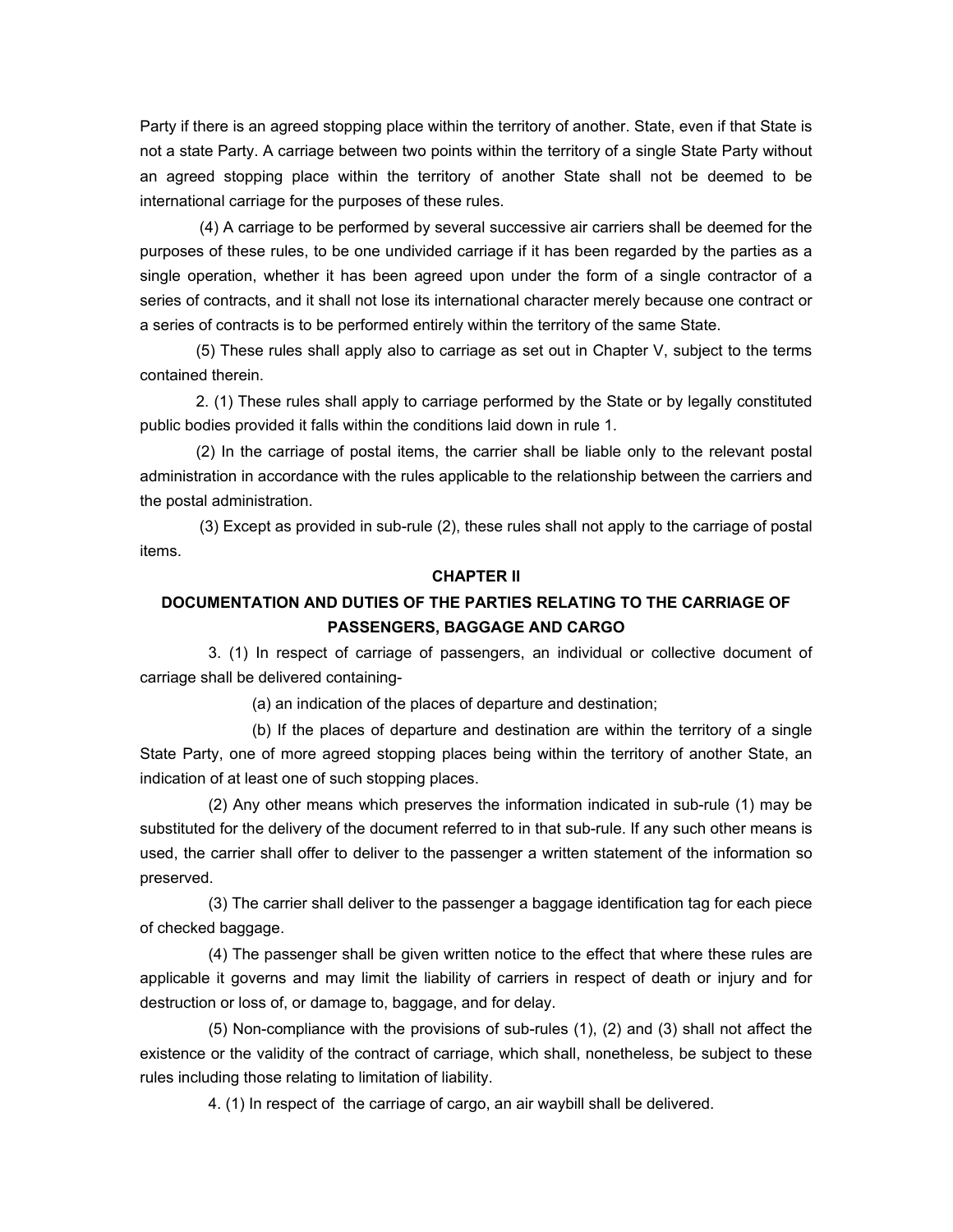(2) Any other means which preserves a record of the carriage to be performed may be substituted for the delivery of an air waybill if such other means are used, the carrier shall, if so requested by the consignor, deliver to the consignor a cargo receipt permitting identification of the consignment and access to the information contained in the record preserved by such other means.

5. The air waybill or the cargo receipt shall include-

(a) an indication of the places of departure and destination;

 (b) if the places of departure and destination are within the territory of a single State Party, one or more agreed stopping places being within the territory of another State, an indication of at least one of such stopping places; and

(c) an indication of the weight of the consignment.

6. The consignor may be required, if necessary to meet the formalities of customs, Police and Similar public authorities, to deliver a document indicating the nature of the cargo. This provision shall not create for the carrier any duty, obligation or liability resulting there from.

 7. (1) The air waybill shall be made out by the consignor in three original parts. The first part shall be marked "for the carrier" and it shall be signed by the consignor. The second part shall be marked "for the consignee" and it shall be signed by the consignor and by the carrier. The third part shall be signed by the carrier who shall hand it to the consignor after the cargo has been accepted.

(2) The signature of the carrier and of the consignor may be printed or stamped.

 (3) If, at the request of the consignor, the carrier makes out the air waybill, the carrier shall be deemed, subject to proof to the contrary, to have done so on behalf of the consignor.

8. When there is more than one package-

 (a) the carrier has the right to require the consignor to make out separate air waybills;

 (b) the consignor, of the right to require the carrier to deliver separate cargo receipts when the other means referred to in sub-rule (2) of rule 4 me used.

9. Non-compliance with the provisions of rules 4, 5, 6, 7 and 8 shall not affect the existence or the validity of the contract of carriage, which shall, nonetheless, be subject to these rules including those relating to limitation of liability.

 10. (1) The consignor is responsible for the correctness of the particulars and statements relating to the cargo inserted by it or on its behalf in the air waybill or furnished by it or on its behalf to the carrier for insertion in the cargo receipt or for insertion in the record preserved by the other means referred to in sub-rule (2) of rule 4. The foregoing shall also apply where the person acting on behalf of the consignor is also the agent of the carrier.

 (2) The consignor shall indemnify the carrier against all damage suffered by it, or by any other person to whom the carrier is liable, by reason of the irregularity, incorrectness or incompleteness of the particulars and statements furnished by the consignor or on its behalf.

(3) Subject to the provisions of sub-rules (1) and (2), the carrier shall indemnify the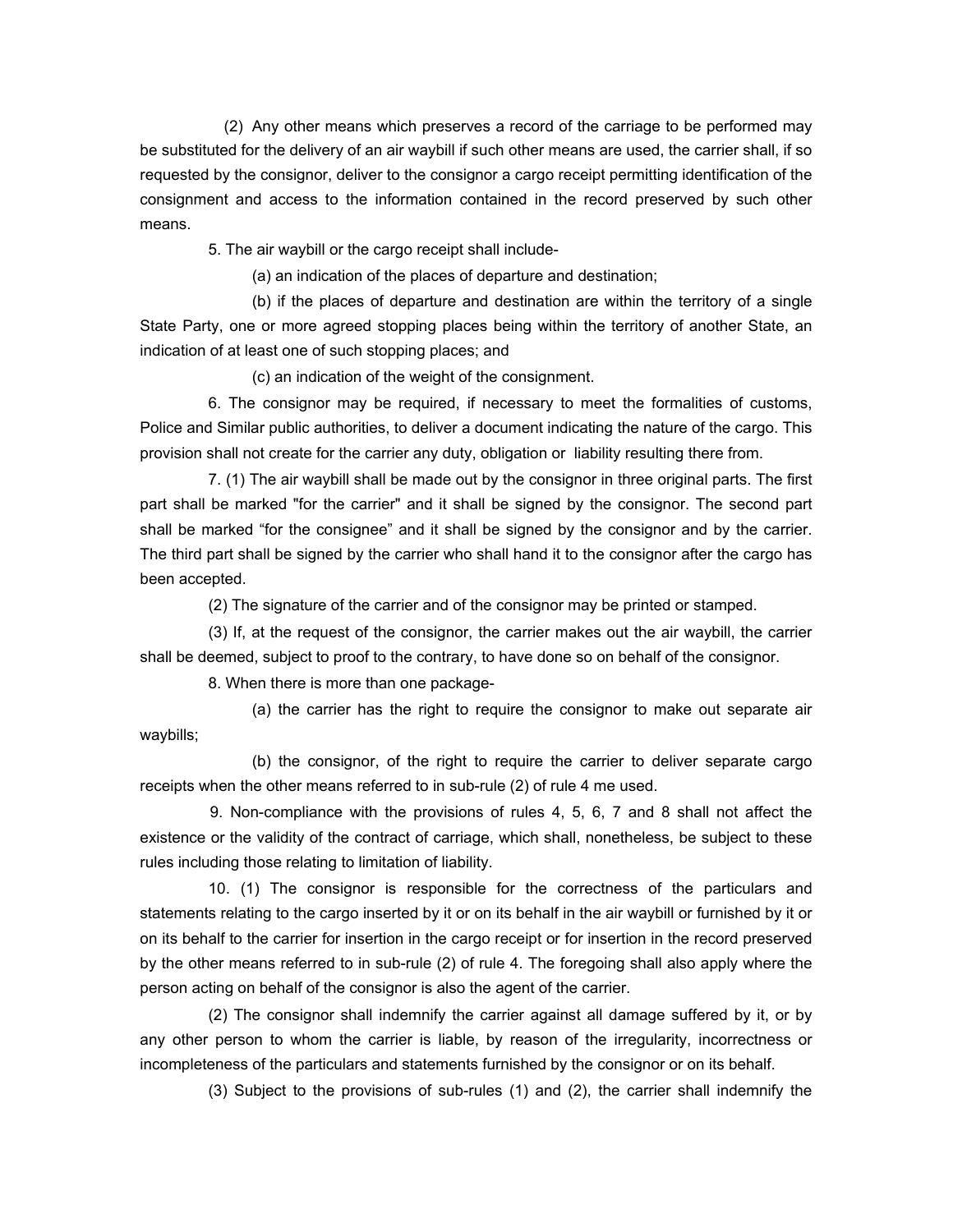consignor against all damages suffered by it, or by any other person to whom the consignor is liable, by reason of the irregularity, incorrectness or incompleteness of the particulars and statements inserted by the carrier or on its behalf in the cargo receipt or in the record preserved by the other means referred to in sub-rule (2) of rule 4.

 11. (1) The air waybill or the cargo receipt shall be prima facie evidence of the conclusion of the contract, of the acceptance of the cargo and of the conditions of carriage mentioned therein.

 (2) Any statements in the air waybill or the cargo receipt relating to the weight, dimensions and packing of the cargo, as well as those relating to the number of packages, are prima facie evidence of the facts stated therein; those relating to the quantity, volume and condition of the cargo do not constitute evidence against the carrier except so far as they both have been, and are stated in the air waybill or the cargo receipt to have been, checked by it in the presence of the consignor, or relate to the apparent condition of the cargo.

 12. (1) Subject to its liability to carry out all its obligations under the contract of carriage, the consignor has the right to dispose of' the cargo by withdrawing it at the airport of departure or destination, or by stopping it in the course of the Journey on any landing, or by calling for it to be delivered at the place of destination or in the course of the journey to a person other than the consignee originally designated, or by requiring it to be returned to the airport of departure. The consignor shall not exercise this right of disposition in such a way as to prejudice the carrier or other consignors and shall reimburse any expenses occasioned by the exercise of this right.

 (2) If it is impossible to carry out the instructions of the consignor, the carrier shall so inform the consignor forthwith.

 (3) If the carrier carries out the instructions of the consignor for the disposition of the cargo without requiring the production of the part of the air waybill or the cargo receipt delivered to the latter, the carrier shall be liable, without prejudice to its right of recovery from the consignor, for any damage which may be caused thereby to any person who is lawfully in possession of that part of the air waybill or the cargo receipt.

 (4) The right conferred on the consignor ceases at the moment when that of the consignee begins in accordance with rule 13. Nevertheless, if the consignee declines to accept the cargo, or cannot be communicated with, the consignor shall resume its right of disposition.

 13. (1) Except when the consignor has exercised its right under rule 12, the consignee shall be entitled, on arrival of the cargo at the place of destination, to require the carrier to deliver the cargo to it, on payment of the charges due and on complying with the conditions of carriage.

 (2) Unless it is otherwise agreed, it shall be the duty of the carrier to give notice to the consignee as soon as the cargo arrives.

 (3) If the carrier admits the loss of the cargo, or if the cargo has not arrived at the expiration of seven days after the date on which it ought to have arrived, the consignee shall be entitled to enforce against the carrier the rights which flow from the contract of carriage.

14. The consignor and the consignee may respectively enforce all the rights given to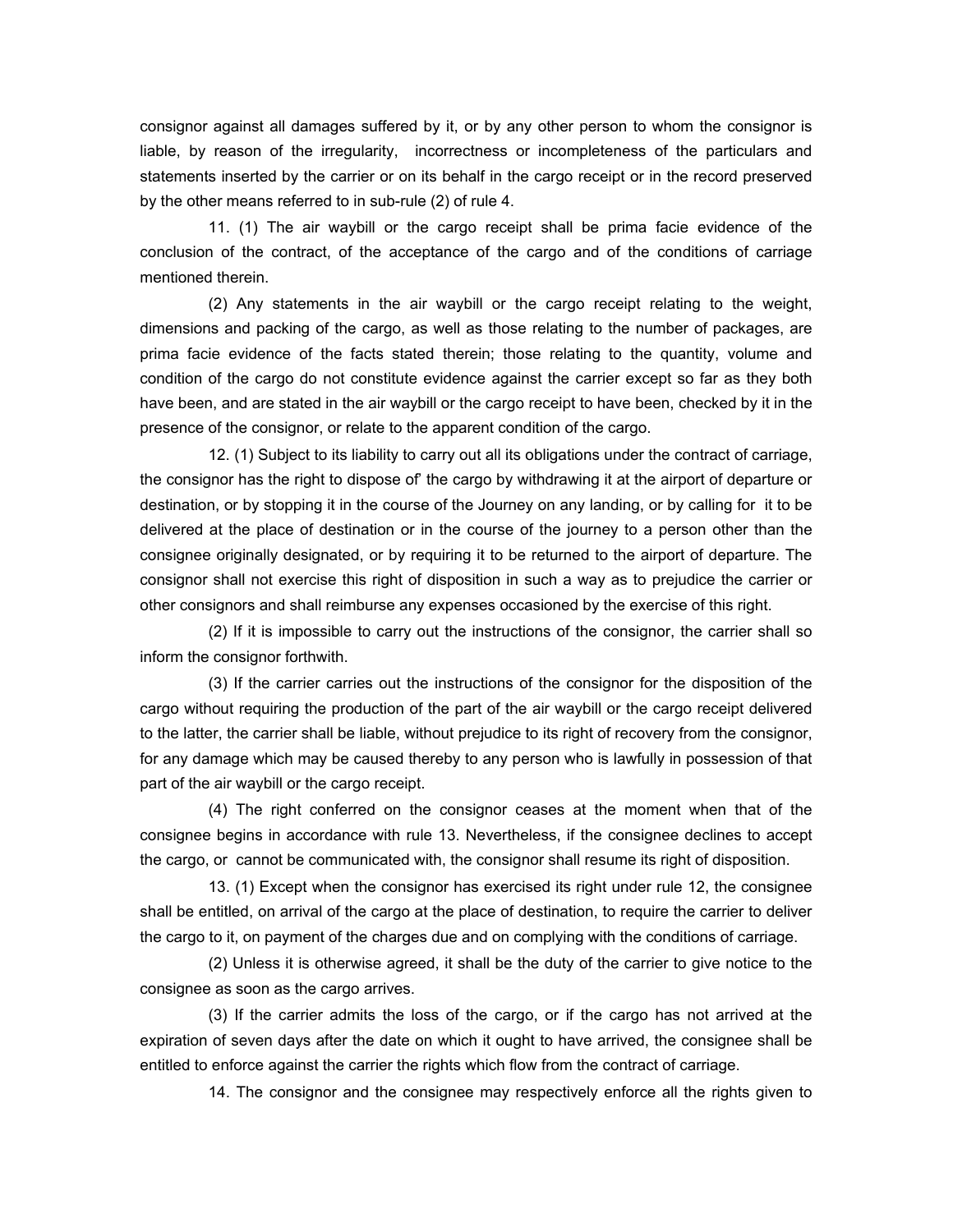them by rules 12 and 13. each in its own name, whether it is acting in its own interest or in the interest of another, provided that it carries out the obligations imposed by the contract of carriage.

 15.(1) The provisions of rules 12, 13 and 14 shall not affect either the relations of the consignor and the consignee with each other or the mutual relations of third parties whose rights are derived either from the consignor or from the consignee.

 (2) The provisions of rules 12, 13 and 14 shall be varied only by express provision in the air waybill or the cargo receipt.

 16. (1)The consignor shall furnish such information and such documents as are necessary to meet the formalities of customs, police and any other public authorities before the cargo can be delivered to the consignee, The consignor shall be liable to the carrier for any damage occasioned by the absence, insufficiency or irregularity of any such information or documents, unless the damage is due to the fault of the carrier, its servants or agents.

 (2) The carrier shall be under no obligation to enquire into the correctness or sufficiency of such information or documents.

#### **CHAPTER III**

### **LIABILITY OF THE CARRIER AND EXTENT OF COMPENSATION FOR DAMAGES**

 17. (1) The carrier shall be liable for damages sustained in case of death or bodily injury of a passenger upon condition only that the accident which caused the death or injury took place on board the aircraft or in the course of any of the operations of embarking or disembarking.

 (2) The carrier shall be liable for damages sustained in case of destruction or loss of, or of damage to checked baggage upon condition only that the event which caused the destruction, loss or damage took place on board the aircraft or during any period within which the checked baggage was in the charge of the carrier. However, the carrier shall not be liable if and to the extent that the damage resulted from the inherent defect, quality or vice of the baggage. In the case of unchecked baggage, including personal items, the carrier is liable if the damage has resulted from its fault or that of its servants or agents,

 (3) If the carrier admits the loss of the checked baggage, or if the checked baggage has not arrived at the expiration of twenty-one days after the date on which it ought to have arrived, the passenger shall be entitled to enforce against the carrier the rights which flow from the contract of carriage.

 18. (1) The carrier shall be liable for damages sustained in the event of the destruction or loss of, or damage to, cargo upon condition only that the event which caused the damage so sustained took place during the carriage by air.

 (2) However, the carrier shall not be liable if and to the extent it proves that the destruction, or loss of, or damage to, the cargo resulted from one or more of the following:—

(a) inherent defect, quality or vice of that cargo;

(b) defective packing of that cargo performed by a person other than the carrier or its servants or agents;

(c) an act of war or an armed conflict; and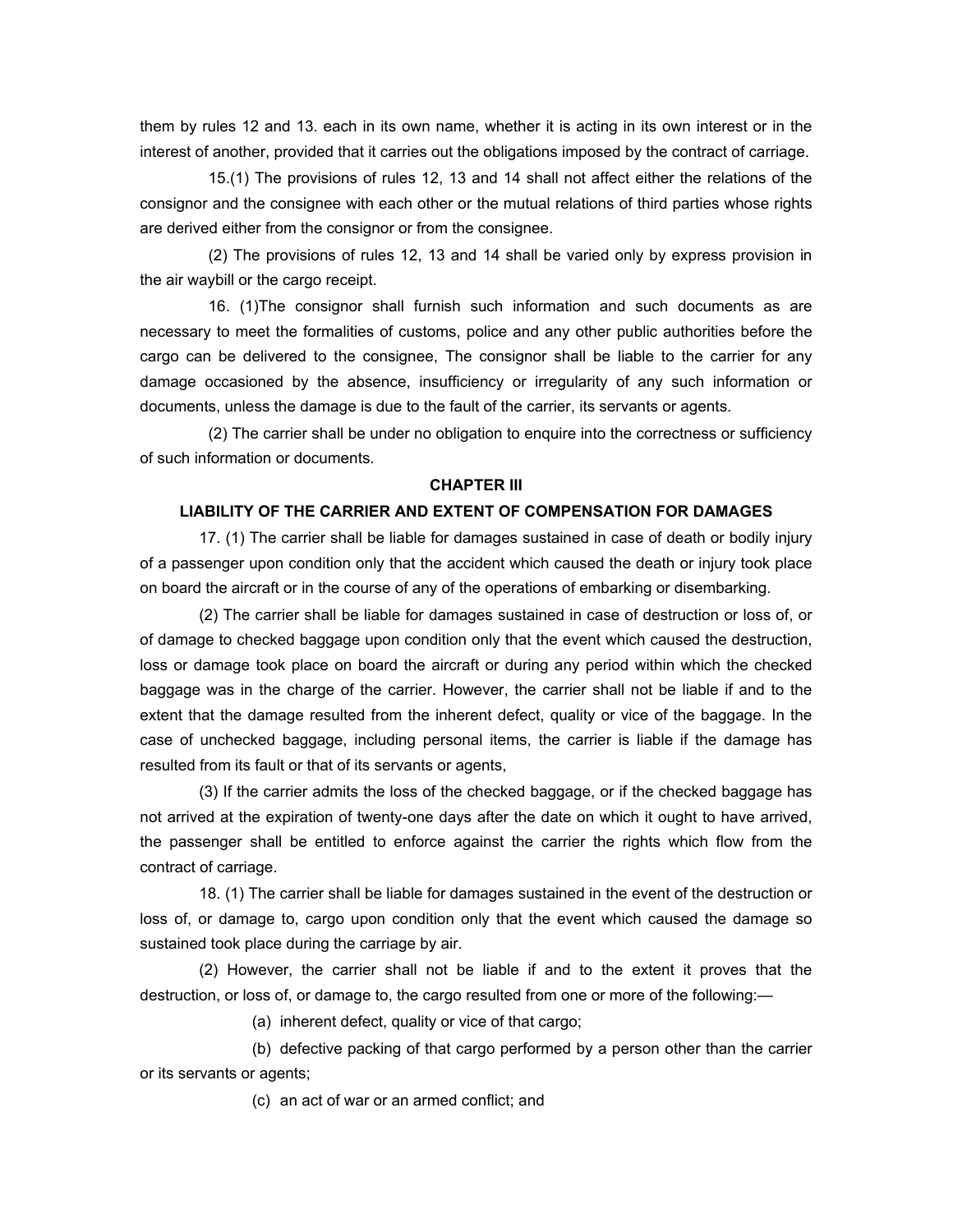(d) an act of public authority carried out in connection with the entry, exit or transit of the cargo.

 (3) The carriage by air within the meaning of sub-rule (1) comprises the period during which the cargo is in charge of the carrier.

 (4) The period of the carriage by air shall not extend to any carriage by land, by sea or by inland waterway performed outside an airport. If, however, such carriage takes place in the performance of a contract for carriage by air, for the purpose of loading, delivery or transhipment, any damage is presumed, subject to proof to the contrary, to have been the result of an event which took place during the carriage by air. If a carrier, without the consent of the consignor, substitutes carriage by another mode of transport for the whole or part of a carriage intended by the agreement between the parties to be carriage by air, such carriage by another mode of transport is deemed to be within the period of carriage by air.

 19. The carrier shall be liable for damage occasioned by delay in the carriage by air of passengers, baggage or cargo. Nevertheless, the carrier shall not be liable for damage occasioned by delay if it proves that it and its servants and agents took all measures that could reasonably be required to avoid the damage or that it was impossible for it or them to take such measures.

 20. If the carrier proves that the damages was caused or contributed to by the negligence or other wrongful act or omission of the person claiming compensation, or the person from whom he or she derives his or her rights, the carrier shall be wholly or partly exonerated from its liability to the claimant to the extent that such negligence or wrongful act or omission caused or contributed to the damage. When by reason of death or injury of a passenger compensation is claimed by a person other than the passenger, the carrier shall likewise be wholly or partly exonerated from its liability to the extent that it proves that the damage was caused or contributed to by the negligence or other wrongful act or omission of that passenger. This rule applies to all the liability provisions of these rules, including sub-rule (1) of rule 21.

 21. (1) For damages arising under sub-rule (I) of rule 17 not exceeding one lakh Special Drawing Rights for each passenger, the carrier shall not be able to exclude or limit its liability.

 (2) The carrier shall not be liable for damages arising under sub-rule (I) of rule 17 to the extent that they exceed for each passenger one lakh Special Drawing Rights if the carrier proves that-

 (a) such damage was not due to the negligence or other wrongful act or omission of the carrier or its servants or agents; or

 (b) such damage was solely due to the negligence or other wrongful act or omission of a third party.

 22. (1) In the case of damage caused by delay as specified in rule 19 in the carriage of persons, the liability of the carrier for each passenger is limited to four thousand one hundred and fifty Special Drawing Rights.

(2) In the carriage of baggage, the liability of the carrier in the case of destruction, loss,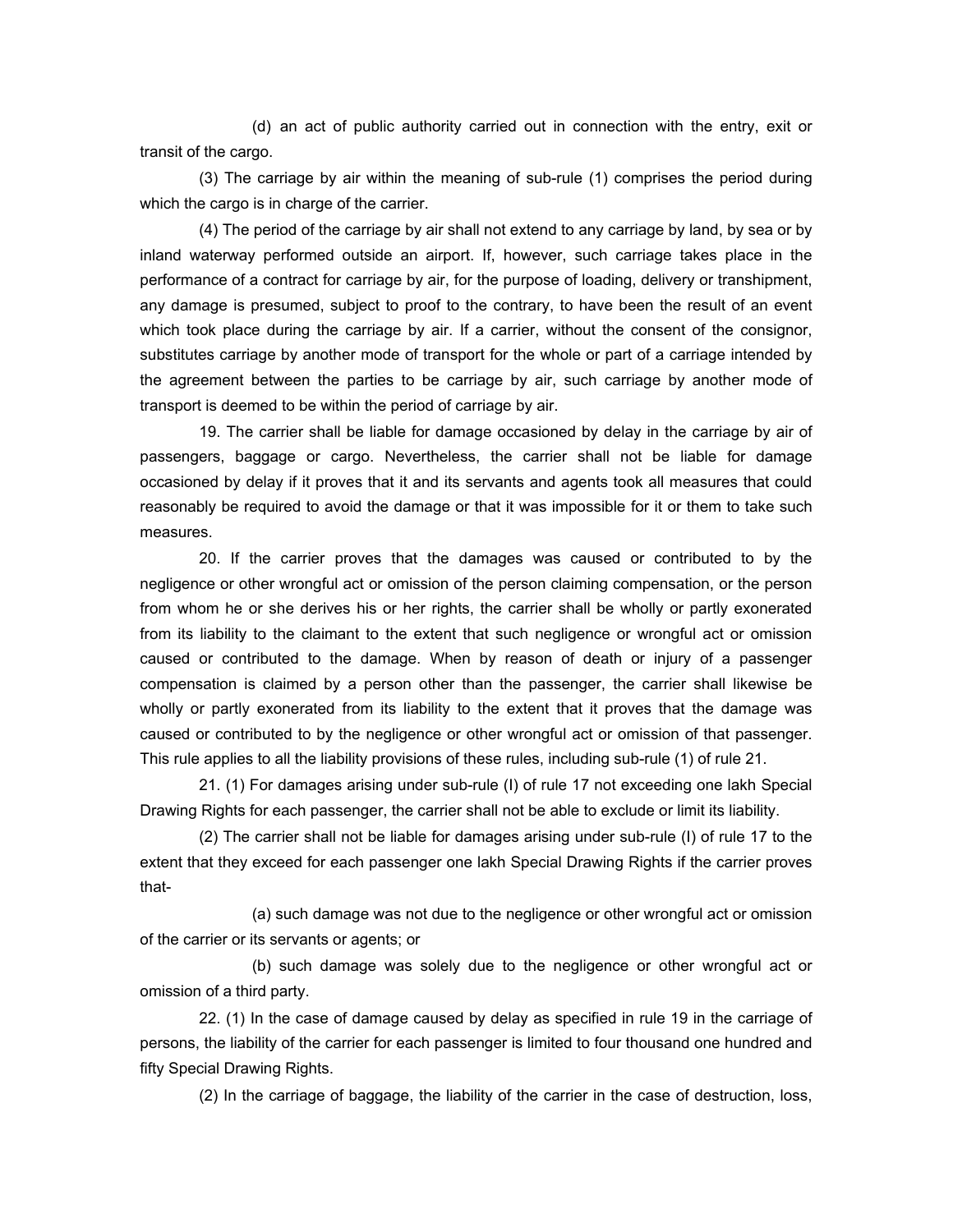damage or delay shall be limited to one thousand Special Drawing Rights for each passenger unless the passenger has made, at the time when the checked baggage was handed over to the carrier, a special declaration of interest in delivery at destination and has paid a supplementary sum, if so required. In that case, the carrier shall be liable to pay a sum not exceeding the declared sum, unless it proves that the sum is greater than the passenger's actual interest in delivery at destination.

 (3) In the carriage of cargo, the liability of the carrier in the case of destruction, loss, damage or delay is limited to a sum of seventeen Special Drawing Rights per kilogramme, unless the consignor has made, at the time when the package was handed over to the carrier, a special declaration of interest in delivery at destination and has paid a supplementary sum, if so required. In that case, the carrier the shall be liable to pay a sum not exceeding the declared sum, unless it proves that time sum is greater than the consignor's actual interest in delivery at destination.

 (4) In the case of delay, destruction, loss or damage of part of the cargo, or of any object contained therein, the weight to be taken into consideration in determining the amount to which the carrier's liability is limited shall be only the total weight of the package or packages concerned. Nevertheless, when the delay, destruction, loss or damage of a part of the cargo, or of an object contained therein, affects the value of other packages covered by the same air waybill, or the same receipt or, if they were not issued, by the same record preserved by other means referred to in sub-rule (2) of rule 4, the total weight of such package or packages shall also be taken into consideration in determining the limit of liability.

 (5) The provisions of sub-rules (I) and (2) shall not apply if it is proved that the damage resulted from an act or omission of the carrier, its servants or agents, done with intent to cause damage or recklessly and with knowledge that damage would probably result:

 Provided that, in the case of such act or omission of a servant or agent, it is also proved that such servant or agent was acting within the scope of its employment.

 (6) The limits prescribed in rule 21 and in this rule shall not prevent the court from awarding, in accordance with its own law, in addition, the whole or part of the court costs and of the other expenses of the litigation incurred by the plaintiff, including interest. The foregoing provision shall not apply if the amount of the damages awarded, excluding court costs and other expenses of the litigation, does not exceed the sum which the carrier has offered in writing to the plaintiff within a period of six months from the date of the occurrence causing the damage, or before the commencement of the action, if that is later.

 23. The sums mentioned in terms of Special Drawing Right in these rules shall be deemed to refer to the Special Drawing Right as defined by the International Monetary Fund and its conversion into national currencies shall, in case of judicial proceedings, be made in accordance with the method of valuation applied by the international Monetary Fund, in effect at the date of the Judgment, for his operations and transactions.

 24. (1) Without prejudice to the provisions of rule 25 and subject to sub-rule (2), the limits of liability prescribed in rules 21, 22 and 23 shall be reviewed by the depository at five-year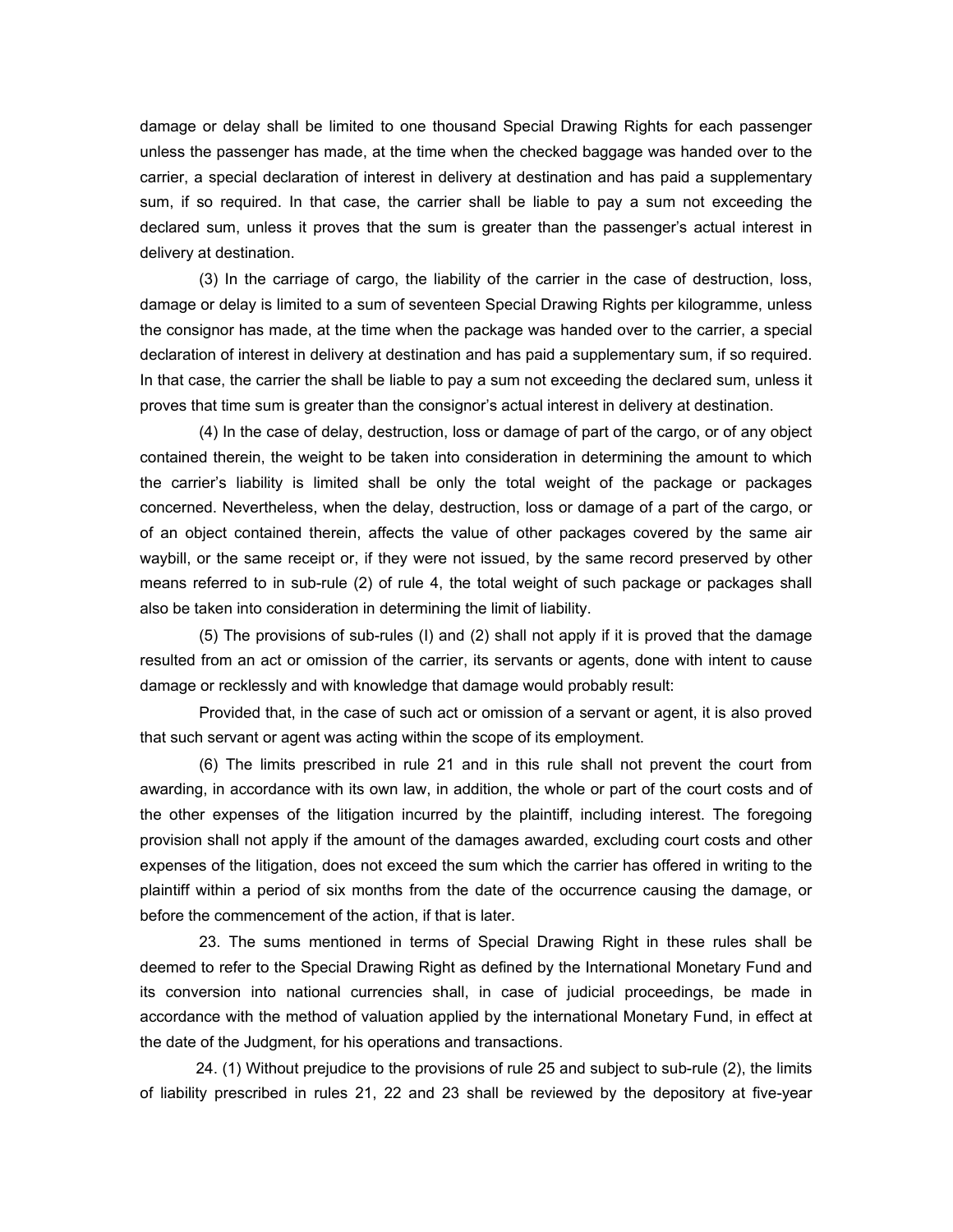intervals, the first such review to take place at the end of the fifth year following the date of coming into force of these rules. The measure of the rate of inflation to be used in determining the inflation factor shall be time weighted average of the annual rates of increase or decrease in the Consumer Price Indices of the States whose currencies comprise the Special Drawing Right mentioned in rule 23.

 (2) If the review referred to in sub-rule (1) concludes that the inflation factor has exceeded ten percent., the depositary shall notify State Parties of a revision of the limits of liability. Any such revision shall become effective six months after its notification to the State Parties. If within three months after its notification to the State Parties, a majority if the State Parties register their disapproval, the revision shall not become effective and the depositary shall refer the matter to a meeting of the State Parties. The depositary shall immediately notify all States parties about the coming into force of any revision.

 (3) Notwithstanding anything contained in sub-rule (1), the procedure referred to in subrule (2) shall be applied at any time provided that one-third of the State Parties express a desire to that effect and upon condition that the inflation factor referred to in sub-rule (1) has exceeded thirty per cent, since the previous revision or since the date of entry into force of the Montreal Convention if there has been no previous revision. Subsequent reviews using the procedure specified in sub-rule (1) shall take place at five-year intervals starting at the end of the fifth year following the date of the reviews under the provisions of this sub-rule.

 25. A carrier may stipulate that the contract of carriage shall be subject to higher limits of liability than those provided for in these rules or to no limits of liability whatsover.

 26, Any provision tending to relieve the carrier of liability or to fix a lower limit than that which is laid down in these rules shall be null and void, but the nullity of any such provision does not involve the nullity of the whole contract, which shall remain subject to the provisions of these rules.

 27. Nothing contained in these rules shall prevent time carrier from refusing to enter into any contract of carriage, from waiving any defence available in these rules, or from laying down conditions, which are not contrary to the provisions of these rules.

 28. Notwithstanding anything contained in any other law for the time being in force, where the aircraft accident results in death or injury of passengers, the carrier shall make advance payments without delay to a natural person or persons who are entitled to claim compensation in order to meet the immediate economic needs of such persons. Such advance payments shall not constitute a recognition of liability and may be offset against any amounts subsequently paid as damages by the carrier.

 29. In the carriage of passengers, baggage and cargo, any action for damages, however founded, whether under these rules or in contract or in tort or otherwise, can only be brought subject to the conditions and such limits of liability as are set out in these rules without prejudice to the question as to who are the persons who have the right to bring suit and what are their respective rights. In any such action, punitive, exemplary or any other non-compensatory damages shall not be recoverable.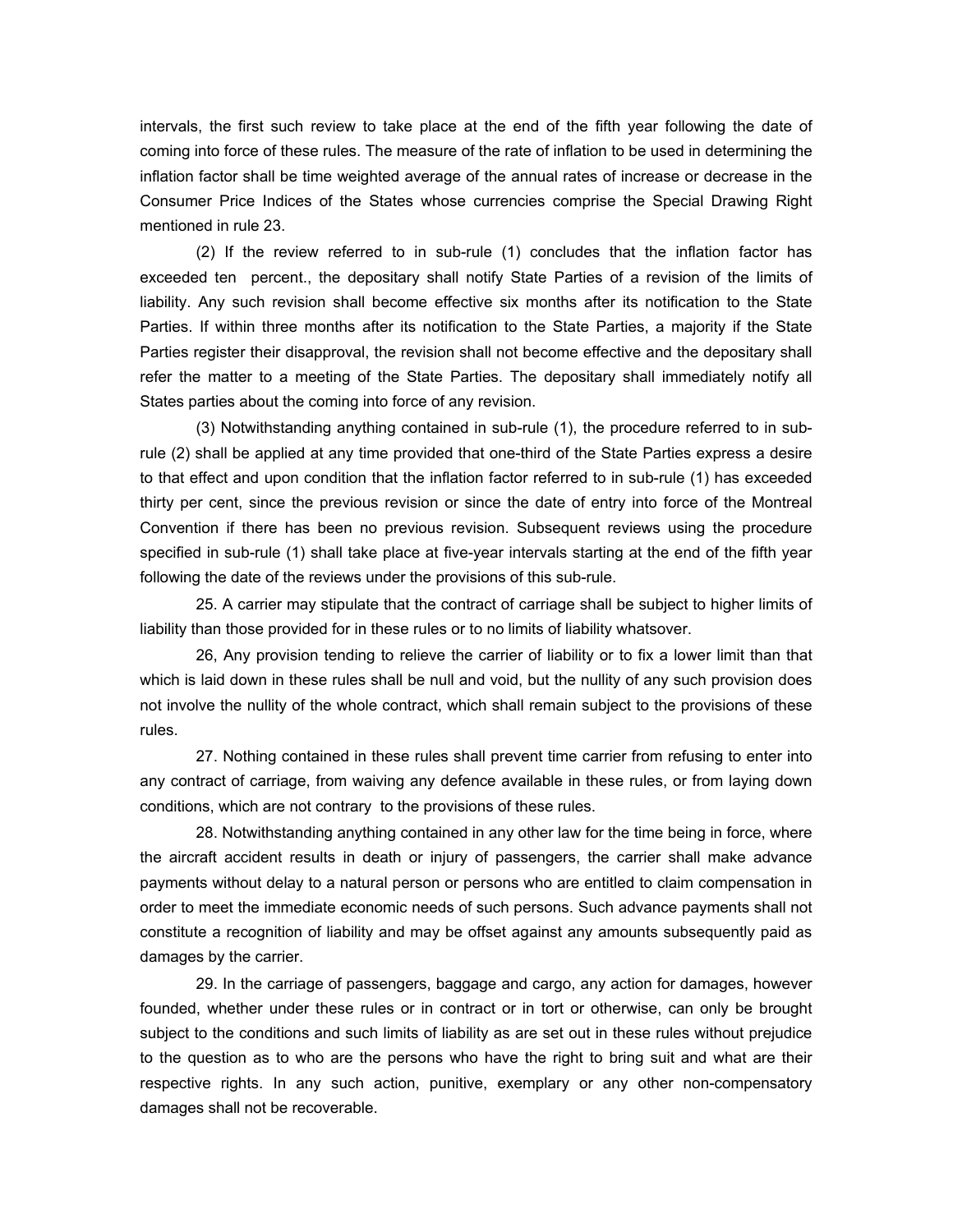30. (1) If an action is brought against a servant or agent of the carrier arising out of damage to which these rules relate, such servant or agent, if they prove that they acted within the scope of their employment, shall be entitled to avail themselves of the conditions and limits of liability which the carrier itself is entitled to invoke under these rules.

 (2) The aggregate of the amounts recoverable from the carrier, its servants and agents, in that case, shall not exceed the said limits.

 (3) Except in respect of the carriage of cargo, the provisions of sub-rules (1) and (2) shall not apply if it is proved that the damage resulted from an act or omission of the servant or agent done with intent to cause damage or recklessly and with the knowledge that damage would probably result.

 31. (1) Receipt by the person entitled to delivery of checked baggage or cargo without complaint is prima facle evidence that the same has been delivered in good condition and in accordance with the document of carriage or with the record preserved by the other means referred to in sub-rule (2) of rule 3 and sub-rule (2) of rule 4.

 (2) In the case of damage, the person entitled to delivery shall make a complaint to the carrier forthwith after the discovery of the damage, and, at the latest, within seven days from the date of receipt in the case of checked baggage and fourteen days from the date of receipt in the case of cargo. In the case of delay, the complaint shall be made at the latest within twenty-one days from the date on which the baggage or cargo have been placed at his disposal.

 (3) Every complaint shall be made in writing and given or dispatched within the period specified in sub-rule (2).

 (4) lf no complaint is made within the period specified in sub-rule (2), no action shall lie against the carrier, except in the case of fraud committed by the carrier.

 32. In the case of the death of the person liable, an action for damages lies in accordance with these rules against those legally representing his or her estate.

 33. (1) An action for damages shall be brought, at the option of the claimant of damages, in the territory of one of the State Parties, either before the court of the domicile of the carrier or of Its principal place of business, or where it has a place of business through which the contract has been made or before the court at the place of destination.

 (2) In respect of damage resulting from the death or injury of a passenger, an action may be brought before one of the courts mentioned in sub-rule (I), or in the territory of a State Party in which at the time of the accident the passenger has his or her principal and permanent residence and to or from which the carrier operates services for the carriage of passengers by air, either on its own aircraft, or on another carrier's a aircraft pursuant to a commercial agreement, and in which that carrier conducts its business of carriage of passengers by air from premises leased or owned by the carrier itself or by another carrier with which it has a commercial agreement.

(3) For the purposes of sub-rule (2)-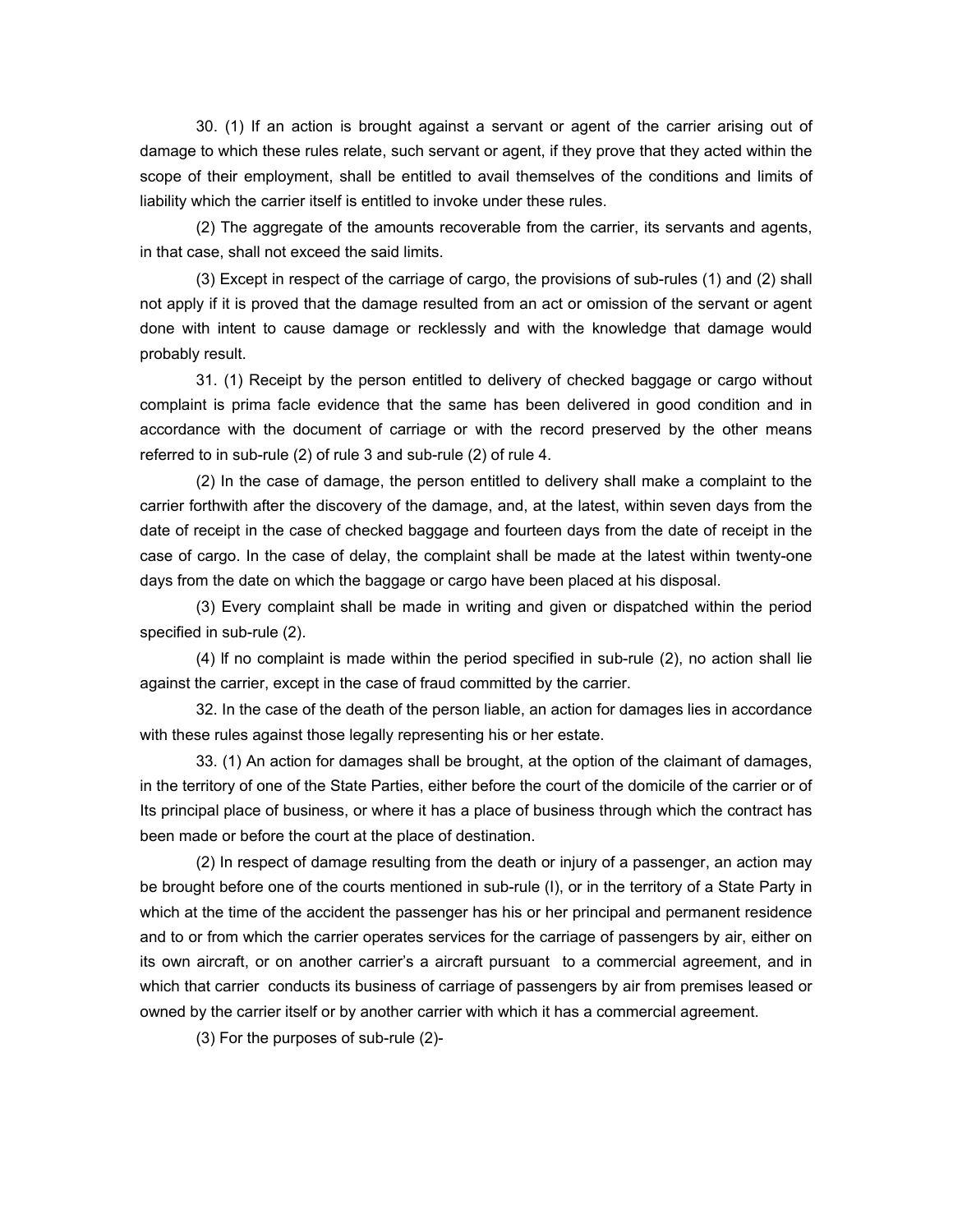(a) "commercial agreement" means an agreement, other than an agency agreement, made between carriers and relating to the provision of their joint services for carriage of passengers by air;

(b) "principal and permanent residence" means the one fixed and permanent abode of the passenger at the time of the accident. The nationality of the passenger shall not be the determining factor in this regard.

(4) Questions of procedure shall be governed by the law of the court seized of the case.

34. (1) Subject to the provisions of this rule, the parties to the contract of carriage for cargo may stipulate that any dispute relating to the liability of the carrier under these rules shall be settled by arbitration. Such agreement shall be in writing.

 (2) The arbitration proceedings shall, at the option of the claimant, take place within one of the jurisdictions referred to in rule 33.

(3) The arbitrator or arbitration tribunal shall apply the provisions of these rules.

 (4) The provisions of sub-rules (2) and (3) shall be deemed to be part of every arbitration clause or agreement, and any term of such clause or agreement which is inconsistent therewith shall be null and void.

 35. (1) The right to damages shall be extinguished if an action is not brought within a period of two years, reckoned from the date of arrival at the destination, or from the date on which the aircraft ought to have arrived, or from the date on which the carriage stopped.

 (2) The method of calculating the period shall be determined by the law of the court seized of the case,

 36. (1) In the case of carriage to be performed by various successive carriers and falling within the definition set out in sub-rule (4) of rule I, each carrier which accepts passengers, baggage or cargo shall be subject to the provisions of these rules and shall be deemed to be one of the parties to the contract of carriage in so far as the contract deals with that part of the carriage which is performed under its supervision.

 (2) In the case of carriage of this nature, the passenger or any person entitled to compensation shall be entitled to take action only against the carrier which performed the carriage during which the accident or the delay occurred, except where, by express agreement, the first carrier has assumed liability for the whole journey.

 (3) In respect of baggage or cargo, the passenger or consignor shall have a right of action against the first carrier, and the passenger or consignee who is entitled to delivery shall have a right of action against the last carrier, and further, each may take action against the carrier which performed the carriage during which the delay, destruction, loss or damage took place. These carriers shall be jointly and severally liable to the passenger or to the consignor or consignee.

 37. Nothing in these rules shall prejudicially affect the right of a person liable for damages to take recourse against any other person.

## **CHAPTER IV**

### **COMBINED CARRIAGE**

 38. (1) In the case of combined carriage performed partly by air and partly by any other mode of carriage, the provisions of these rules shall, subject to the provisions of sub-rule (4) of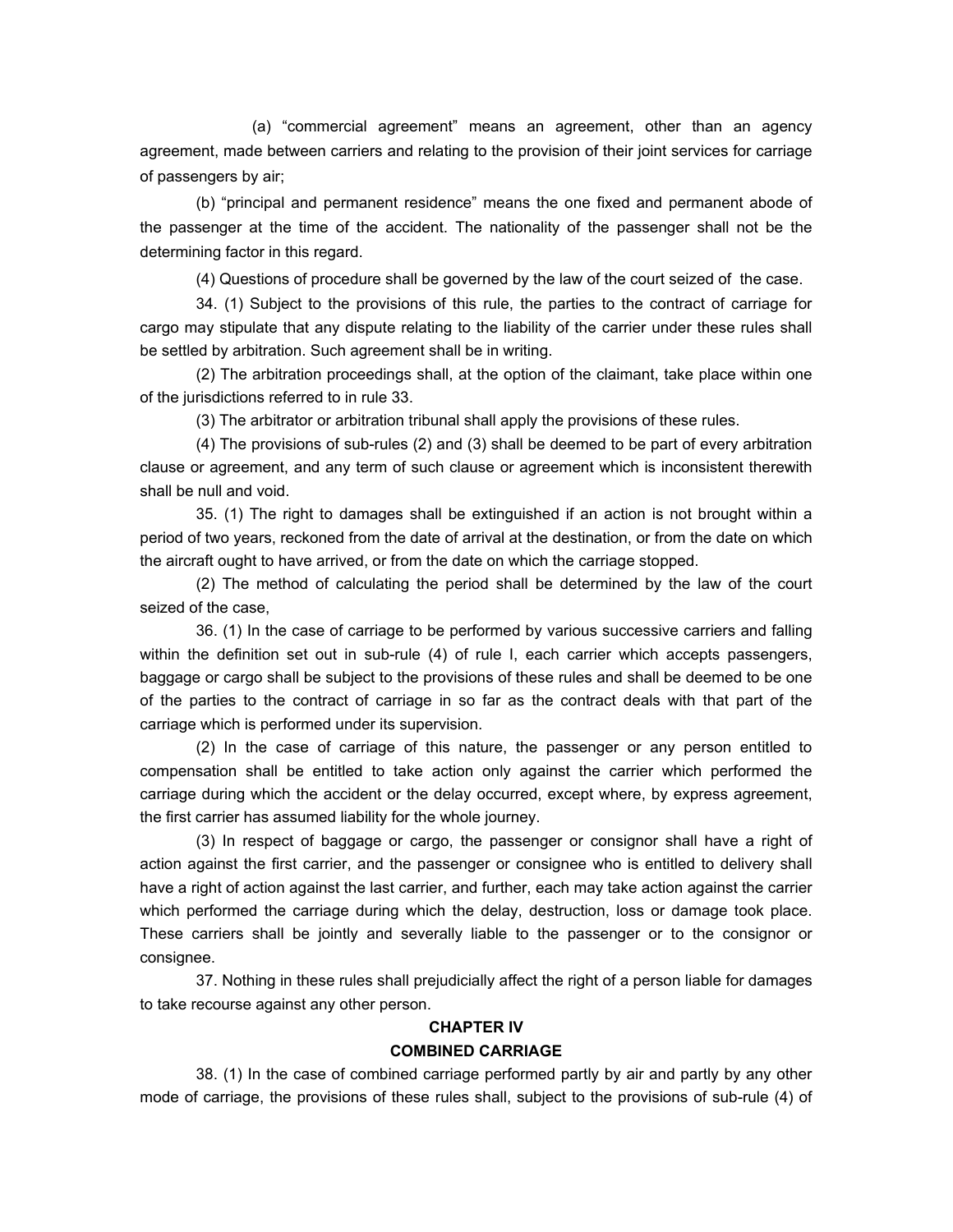rule 18, apply only to the carriage by air, provided that the carriage by air Falls within the meaning of rule 1.

 (2) Nothing in these rules shall prevent the parties in the case of combined carriage from inserting in the document of air carriage conditions relating to other modes of carriage, provided that the provisions of these rules are observed with regard to carriage by air.

### **CHAPTER V**

# **CARRIAGE BY AIR PERFORMED BY A PERSON OTHER THAN THE CONTRACTING CARRIER**

 39. The provisions of this Chapter shall apply when a person (hereinafter referred to as the contracting carrier) as a principal makes a contract of carriage under these rules with a passenger or consignor or with a person acting on behalf of the passenger or consignor, and another person (hereinafter referred to as the actual carrier) performs, by virtue of authority from the contracting carrier, the whole or part of the carriage, but is not with respect to such part, a successive carrier within the meaning of these rules. Such authority shall be presumed in the absence of proof to the contrary.

 40. If an actual carrier performs the whole or part of carriage which, according to the contract referred to in rule 39, is governed by these rules, both the contracting carrier and the actual carrier shall, except as otherwise provided in this Chapter, be subject to the provisions of these rules, the former for the whole of the carriage contemplated in the contract, the latter solely for the carriage which it per forms.

 41. (1) The acts and omission's of the actual carrier and of its servants and agents acting within the scope of their employment shall, in relation to the carriage performed by the actual carrier, be deemed to be also those of the contracting carrier.

 (2) The acts and omissions of the contracting carrier and of its servants and agents acting within the scope of their employment shall, in relation to the carriage performed by the actual carrier, be deemed to be also those of the actual carrier. Nevertheless, no such act or omission shall subject the actual carrier to liability exceeding the amounts referred to in rules 21, 22, 23 and 24. Any special agreement under which the contracting carrier assumes obligations not imposed by the provisions of these rules or any waiver of rights or defences conferred by the provisions of these rules or any special declaration of interest in delivery at destination contemplated in rule 22 shall not affect the actual carrier unless agreed to by it.

 42. Any complaint to be made or instruction to be given under the provisions of these rules to the carrier shall have the same effect whether addressed to the contracting carrier or to the actual carrier. Nevertheless, instructions referred to in rule 12 shall only be effective if addressed to the contracting carrier.

 43. In relation to the carriage performed by the actual carrier, any servant or agent of that carrier or of the contracting carrier shall, if they prove that they acted within the scope of their employment, be entitled to avail themselves of the conditions and limits of liability which are applicable under the provisions of these rules to the carrier whose servant or agent they are, unless it is proved that they acted in a manner that prevents the limits of liability from being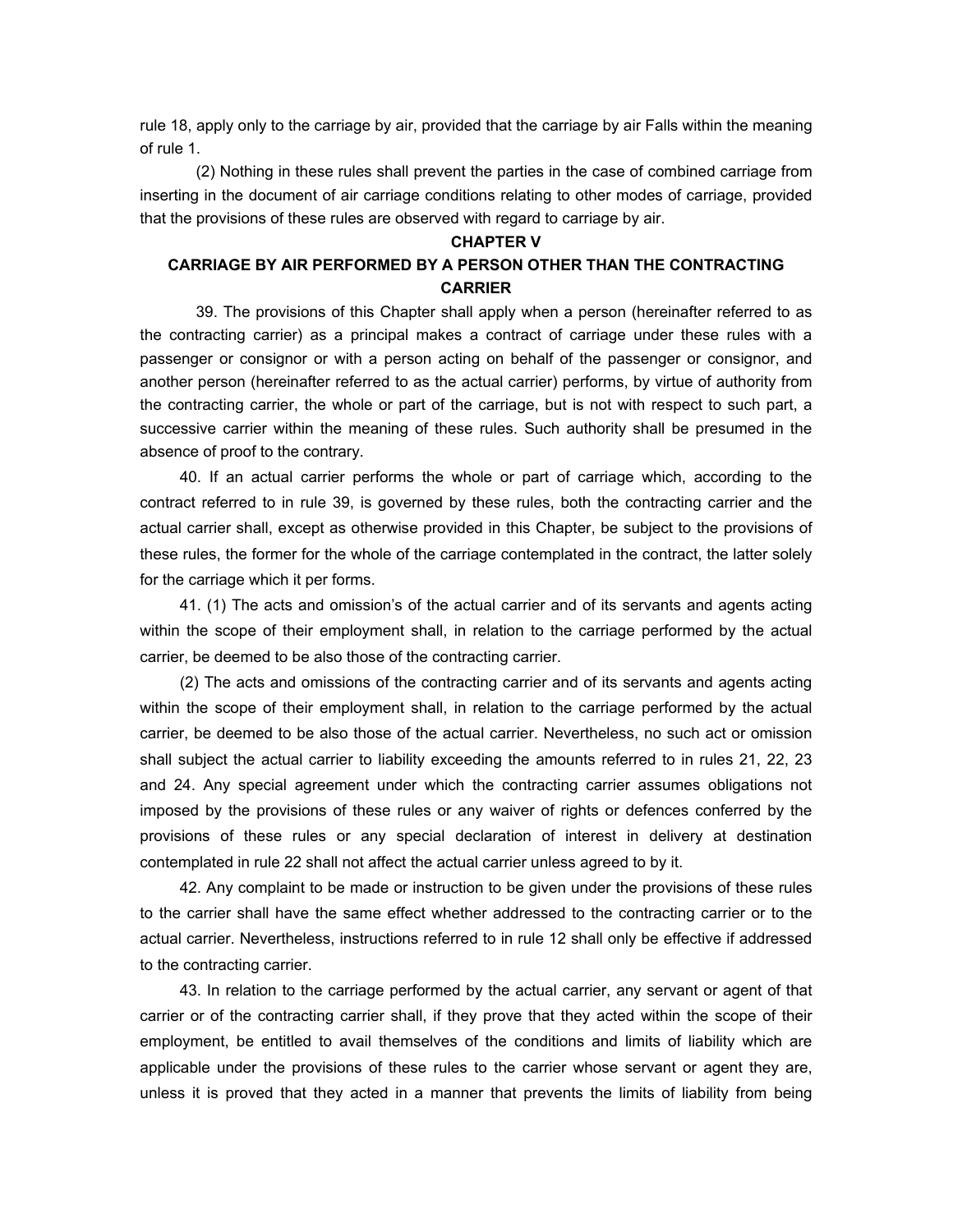invoked in accordance with the provisions of these rules.

 44. In relation to the carriage performed by the actual carrier, the aggregate of the amounts recoverable from that carrier and the contracting carrier, and from their servants and agents acting within the scope of their employment, shall not exceed the highest amount which shall be awarded against either the contracting carrier or the actual carrier under the provisions of these rules, but none of the persons mentioned shall be liable for a sum in excess of the limit applicable to that person.

 45. In relation to the carriage performed by the actual carrier, an action for damages may be brought, at the option of the complainant, against that carrier or the contracting carrier, or against both together or separately. If the action is brought against only one of these carriers, that carrier shall have the right to require the other carrier to be joined in the proceedings, the procedure and effects being governed by the law of the court seized of the case.

 46. Any action for damages contemplated in rule 45 must be brought, at the option of the complainant, in the territory of one of the State Parties, either before a court in which an action may be brought against the contracting carrier, as provided under rule 33, or before the court having jurisdiction at the place where the actual carrier has its domicile or its principal place of business.

 47. Any contractual provision lending to relieve the contracting carrier or the actual carrier of liability under this Chapter or to fix a lower limit than that which is applicable according to this Chapter shall be null and void, but the nullity of any such provision does not involve the nullity of the whole contract, which shall remain subject to the provisions of this Chapter.

 48. Except as provided in rule 45, nothing in this Chapter shall affect the rights and obligations of the carriers between themselves, including any right of recourse or indemnification.

#### **CHAPTER VI**

### **GENERAL AND FINAL PROVISIONS**

 49. Any clause contained in the contract of carriage and all special agreements entered into before the damage occurred by which the parties purport to infringe the rules laid down by these rules, whether by deciding the law to be applied, or by altering the rules as to Jurisdiction, shall be null and void.

 50. State Parties shall require their carriers to maintain adequate insurance covering their liability under the provisions of the rules. A carrier may be required to furnish evidence that it maintains adequate insurance covering its liability under the provisions of these rules.

 51. The provisions of rules 3, 4, 5, 7 and 8 relating to the documentation of carriage shall not apply in the case of carriage performed in extraordinary circumstances outside the normal scope of a carrier's business,

 52. The expression "days" when used in this Schedule means calendar days and not working days.

#### **ANNEXURE**

[See sub-section (2) of section 3, sub-section (2) of section 4 and sub-section (2) of section 4A]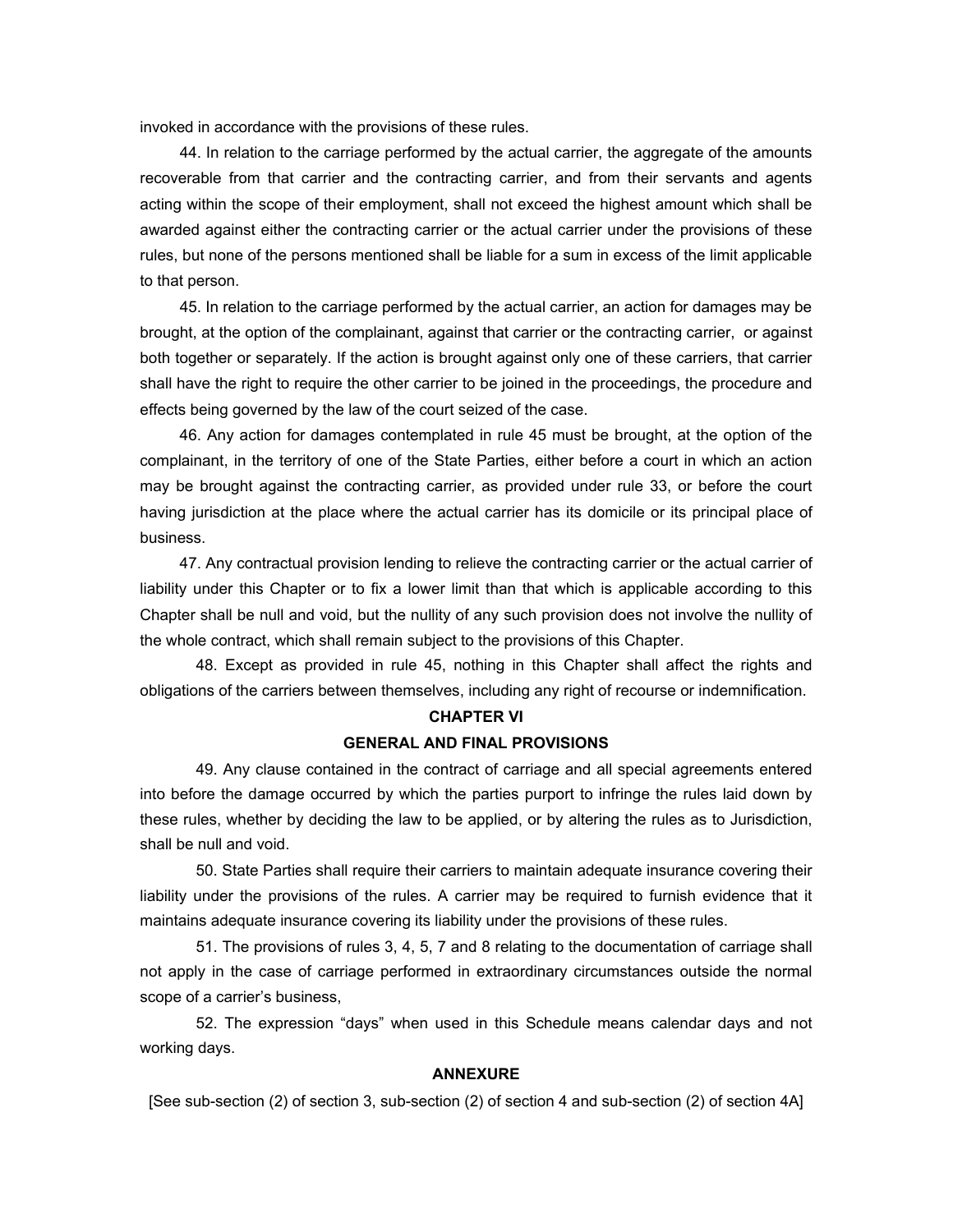| SI. | <b>High Contracting</b> | Date of enforcement of |
|-----|-------------------------|------------------------|
| No. | Parties to Convention   | Convention             |
| (1) | (2)                     | (3)                    |
| 1.  | Afghanistan             | 21st May, 1969         |
| 2.  | Algeria                 | 31st August, 1964      |
| 3.  | Angola                  | 8th June, 1998         |
| 4.  | Argentina               | 19th June, 1952        |
| 5.  | Armenia                 | 23rd February, 1999    |
| 6.  | Australia               | 30th October, 1935     |
| 7.  | Austria                 | 27th December, 1961    |
| 8.  | Azerbaijan              | 23rd April, 2000       |
| 9.  | <b>Bahamas</b>          | 10th July, 1973        |
| 10. | <b>Bahrain</b>          | 10th June, 1998        |
| 11. | Bangladesh              | 26th March, 1971       |
| 12. | <b>Barbados</b>         | 30th November, 1966    |
| 13. | <b>Belarus</b>          | 25th December, 1959    |
| 14. | Belgium                 | 11th October, 1936     |
| 15. | Benin                   | 1st August, 1960       |
| 16. | <b>Bolivia</b>          | 29th March, 1999       |
| 17. | Bosnia and Herzegovina  | 6th March 1992         |
| 18. | <b>Botswana</b>         | 30th September, 1966   |
| 19. | <b>Brazil</b>           | 13th February, 1933    |
| 20. | Brunei Darussalam       | 1st January, 1984      |
| 21. | <b>Bulgaria</b>         | 23rd September, 1949   |
| 22. | <b>Burkina Faso</b>     | 9th March, 1962        |
| 23. | Cambodia                | 12th March, 1997       |
| 24. | Cameroon                | 1st January, 1960      |
| 25. | Canada                  | 8th September, 1947    |
| 26. | Cape Verde              | 8th May, 2002          |
| 27. | Chile                   | 31st May, 1979         |
| 28. | China                   | 18th October, 1958     |
| 29. | Colombia                | 13th November, 1966    |
| 30. | Comoros                 | 9th September, 1991    |
| 31. | Congo                   | 15th August, 1960      |
| 32. | Costa Rica              | 8th August, 1984       |
| 33. | Cote d' I voire         | 7th August, 1960       |

**PART - 1**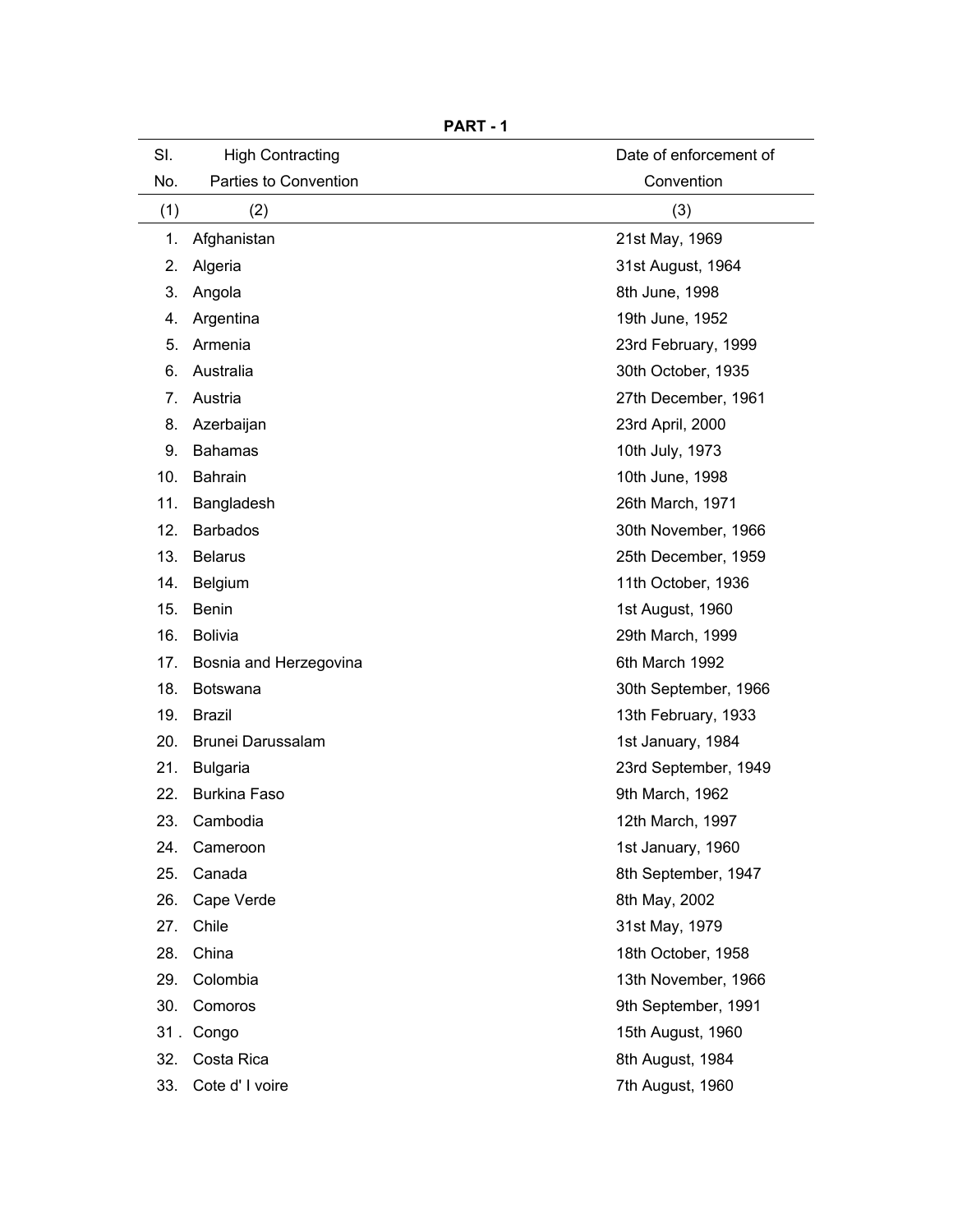| 34.      | Croatia                              |
|----------|--------------------------------------|
|          | 35. Cuba                             |
|          | 36. Cyprus                           |
| 37.      | <b>Czech Republic</b>                |
| 38.      | Democratic People's Republic of Ko   |
|          | 39. Democratic Republic of the Congo |
|          | 40. Denmark                          |
|          | 41. Dominican Republic               |
|          | 42. Ecuador                          |
|          | 43. Egypt                            |
|          | 44. El Salvador                      |
|          | 45. Equatorial Guinea                |
|          | 46. Estonia                          |
|          | 47. Ethiopia                         |
| 48. Fiji |                                      |
|          | 49. Finland                          |
|          | 50. France                           |
|          | 51. Gabon                            |
|          | 52. Germany                          |
|          | 53. Ghana                            |
|          | 54. Greece                           |
|          | 55. Grenada                          |
|          | 56. Guatemala                        |
|          | 57. Guinea                           |
|          | 58. Honduras                         |
|          | 59. Hungary                          |
|          | 60. Iceland                          |
|          | 61. India                            |
|          | 62. Indonesia                        |
| 63.      | Iran (Islamic Republic of)           |
| 64.      | Hag                                  |
| 65.      | Ireland                              |
| 66.      | Israel                               |
|          | 67. Italy                            |
|          | 68. Japan                            |
|          | 69. Jordan                           |
|          | 70, Kazakhstan                       |
|          | 71. Kenya                            |
|          |                                      |

8th October, 1991 19th October, 1964 16th August, 1960 1st January, 1993 orea **East East Corea 30th May, 1961** 30th June, 1960 1st October, 1937 25th May, 1972 1st March, 1970 5th December, 1955 19th March, 1989 14th June, 1998 12th November, 1950 10th October, 1970 1st October, 1937 13th February, 1933 16th May, 1969 29th December, 1933 9th November, 1997 11th April, 1938 4th May, 1997

10th December, 1961 25th September. 1994 27th August, 1936 19th November, 1948 15th August, 1947 17th August, 1945 6th October, 1975 26th September, 1972 19th December 1935 6th January, 1950 15th May, 1933 18th August, 1953 25th May, 1946

12th December, 1963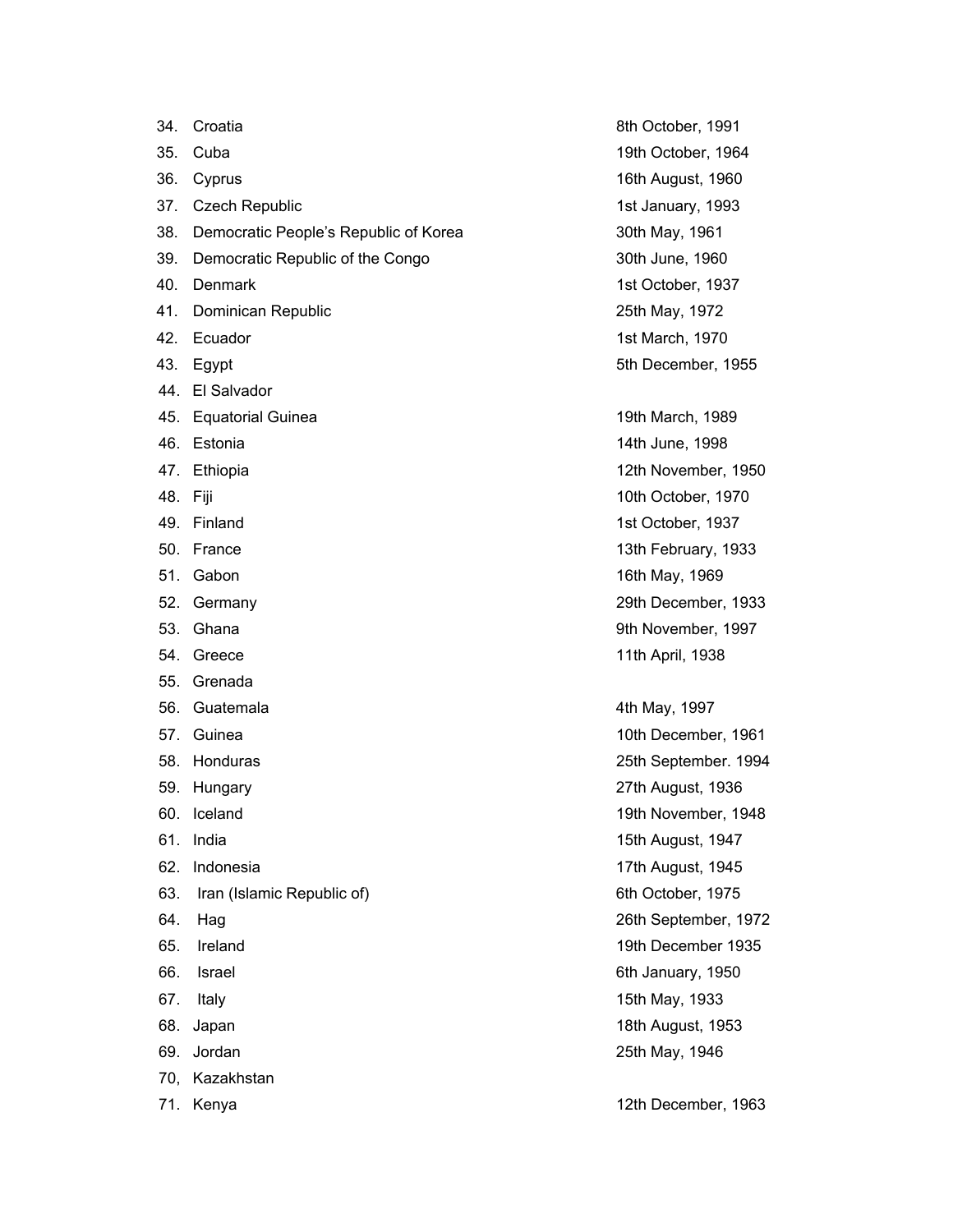72. Kuwait 9th November, 1975 73. Kyrgyzstan 9th May, 2000 74. Lao People's Democratic Republic 19th July, 1949 75. Latvia 13th February, 1933 76. Lebanon 22nd November. 1943 77. Lesotho 4th October, 1966 78. Liberia 31st July, 1942 79. Libyan Arab Jamahiriya 14th August, 1969 80. Liechtenstein **7th August, 1934** 81. Lithuania 82. Luxembourg 6. Extending the state of the state of the State of Sth January, 1950 83. Madagascar 26th June, 1960 84. Malawi 25th January, 1978 85. Malaysia 16th September, 1963 86. Maldives **11th January, 1996** 87. Mali 26th April, 1961 88. Malta 21st September, 1964 89. Mauritania 4th November, 1962 90. Mauritius 15th January, 1990 91. Mexico 2012 15th May, 1933 92. Monaco 93. Mongolia 29th July, 1962 94. Morocco 5th April, 1958 95. Myanmar **4th January, 1948** 96. Nauru 31st January, 1968 97. Nepal 13th May, 1966 98. Netherlands 29th September, 1933 99. New Zealand 5th July, 1937 100. Niger 3rd August, 1960 101. Nigeria 1960 102. Norway 1937 and the state of the state of the state of the state of the state of the state of the state of the state of the state of the state of the state of the state of the state of the state of the state of the st 103. Oman **4th November, 1976** 104. Pakistan 164. Pakistan 14th August, 1947 105. Panama 10th February, 1997 106. Papua New Guinea 16th September, 1975 107. Paraguay 26th November. 1969 108. Peru 3rd October, 1998 109. Philippines 7th February, 1991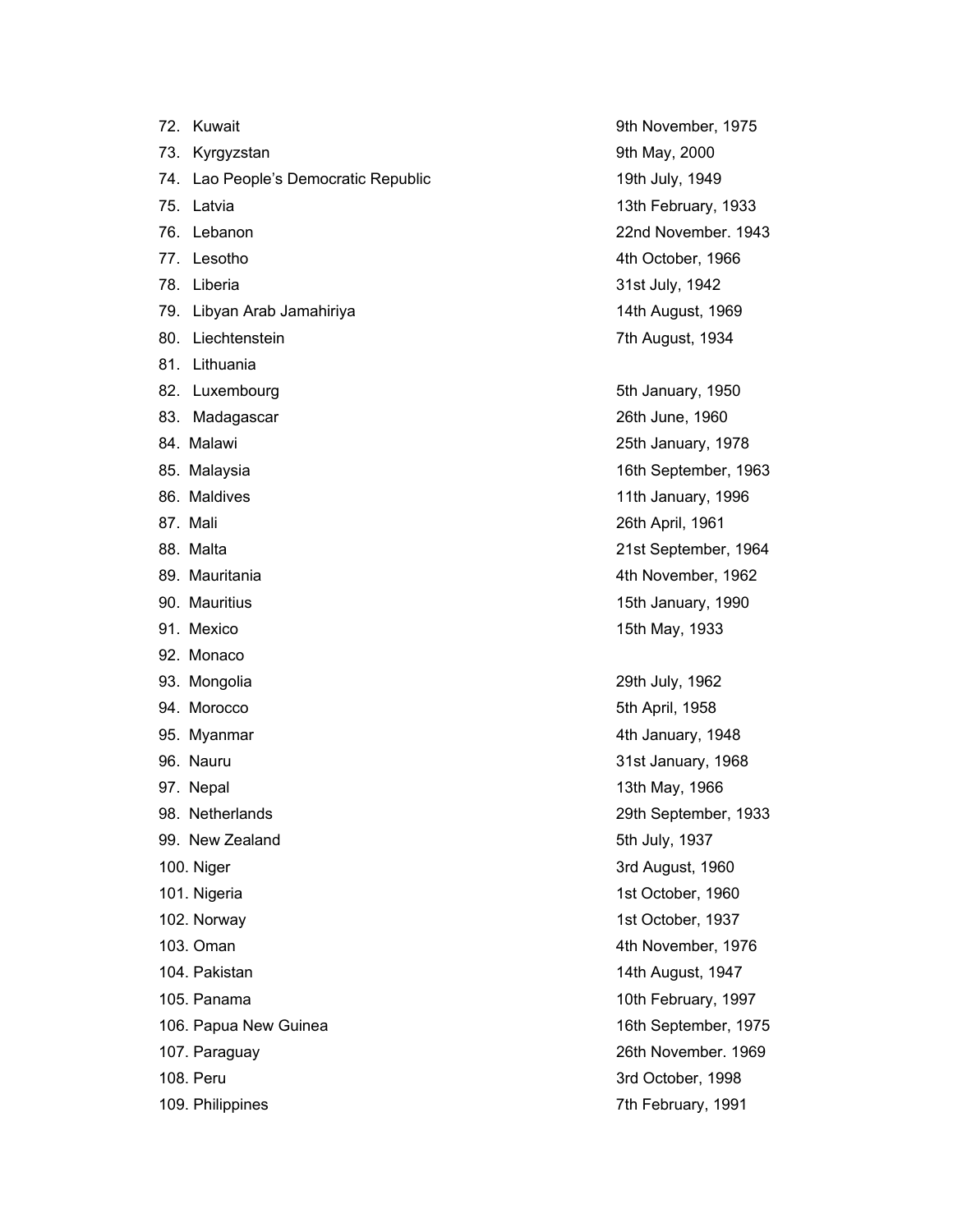110. Poland 13th February, 1933 111. Portugal 1947 **1947** 112. Qatar 22nd March, 1987 113. Republic of Korea 114. Republic of Moldova 19th June, 1997 115. Romania 13th February, 1933 116. Russian Federation 18th November, 1934 117. Rwanda 15t July, 1962 118. Saint Vincent and the Grenadines 27th October, 1979 119. Samona 1982 and 19. Samona 1962 and 19. Samona 1962 120. Saudi Arabia 27th April, 1969 121. Senegal 17th September, 1964 122. Serbia and Montenegro 27th April, 1992 123. Seychelles 22nd September, 1980 124. Sierra Leone 27th April, 1961 125. Singapore 3rd December, 1971 126. Slovakia 1993 berkenaan kemudian kemudian kemudian kemudian kemudian kemudian kemudian di terbanya di se 127. Slovenia 25th June, 1991 128. Solomon Islands 7th July, 1978 129. South Africa 22nd March, 1955 130. Spain 13th February, 1933 131. Sri Lanka **4th February, 1948** 132. Sudan 132. Sudan 12th May, 1975 133. Suriname 28th September, 2003 134. Swaziland 135. Sweden 1937 and the state of the state of the state of the state of the state of the state of the state of the state of the state of the state of the state of the state of the state of the state of the state of the st 136. Switzerland 7th August, 1934 137. Syrian Arab Republic 2nd March, 1959 138. The formerYugoslav Republic of Macedonia 17th September, 1991 139. Togo 30th September, 1980 140. Tonga 1970 141. Trinidad and Tobago 31st August, 1962 142. Tunisia 13th February, 1964 143. Turkey 23rd June, 1978 144. Turkmenistan 20th March, 1995 145. Uganda 22nd October, 1963 146. Ukraine 12th November, 1959 147. United Arab Emirates 3rd July, 1986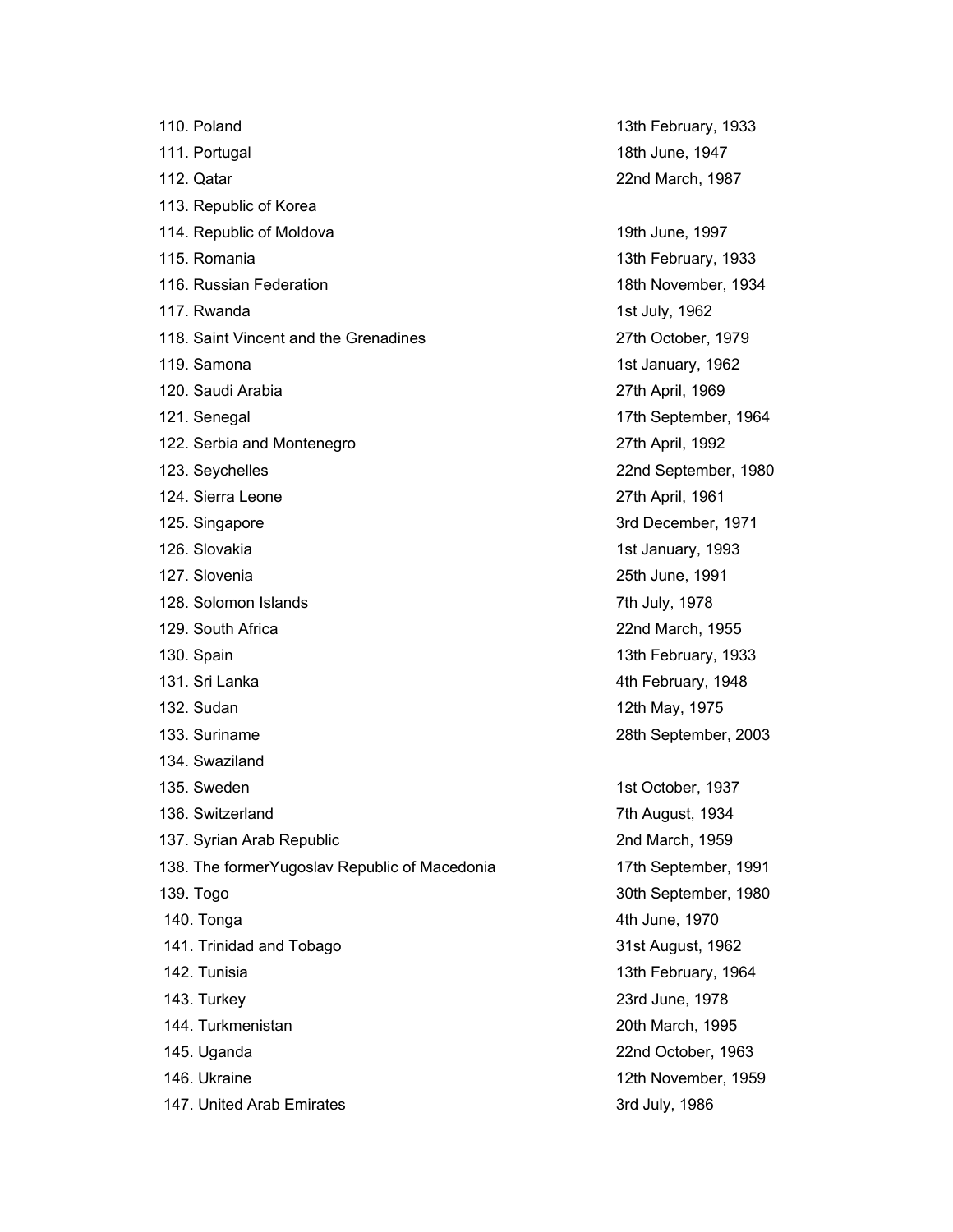|     | 148. United Kingdom                   | 15th May, 1933         |
|-----|---------------------------------------|------------------------|
|     | 149. United Kingdom for the           | 3rd March, 1935        |
|     | following territories:                |                        |
|     | - Bermuda                             |                        |
|     | - British Antarctie Territory         |                        |
|     | - Cayman, Turks, and Calcos Islands   |                        |
|     | - Akrotiri and Dhekelia               |                        |
|     | - Falkland Islands and Dependencies   |                        |
|     | - Hong Kong                           |                        |
|     | - Monsserrat St. Helena and Ascension |                        |
|     | 150. United Republic of Tanzania      | 6th July. 1965         |
|     | 151. United States                    | 29th October, 1934     |
|     | 152. Uruguay                          | 2nd October, 1979      |
|     | 153. Uzbekistan                       | 28th May, 1997         |
|     | 154. Vanuatu                          | 24th January, 1982     |
|     | 155. Venezuela                        | 13th September, 1955   |
|     | 156. Vietnam                          | 9th January, 1983      |
|     | 157. Yemen                            | 4th August, 1982       |
|     | 158. Zambia                           | 24th October, 1964     |
|     | 159. Zimbabwe                         | 18th April, 1980       |
|     | <b>PART-II</b>                        |                        |
|     |                                       |                        |
| SI. | <b>High Contracting</b>               | Date of enforcement of |
| No. | Parties to Convention                 | Convention             |
| (1) | (2)                                   | (3)                    |
|     | 1. Afghanistan                        | 21st May, 1969         |
|     | 2. Algeria                            | 31st August, 1964      |
|     | 3. Angola                             | 8th June, 1998         |
|     | 4. Argentina                          | 10th September, 1969   |
|     | 5. Australia                          | 1st August, 1963       |
|     | 6. Austria                            | 24th June, 1971        |
|     | 7. Azerbaijan                         | 23rd April, 2000       |
|     | 8. Bahamas                            | 10th July, 1973        |
|     | 9. Bahrain                            | 10th June, 1998        |
|     | 10. Bangladesh                        | 26th March, 1971       |
|     | 11. Belarus                           | 1st August, 1963       |
|     | 12. Belgium                           | 25th November, 1963    |
|     | 13. Benin                             | 1st August, 1963       |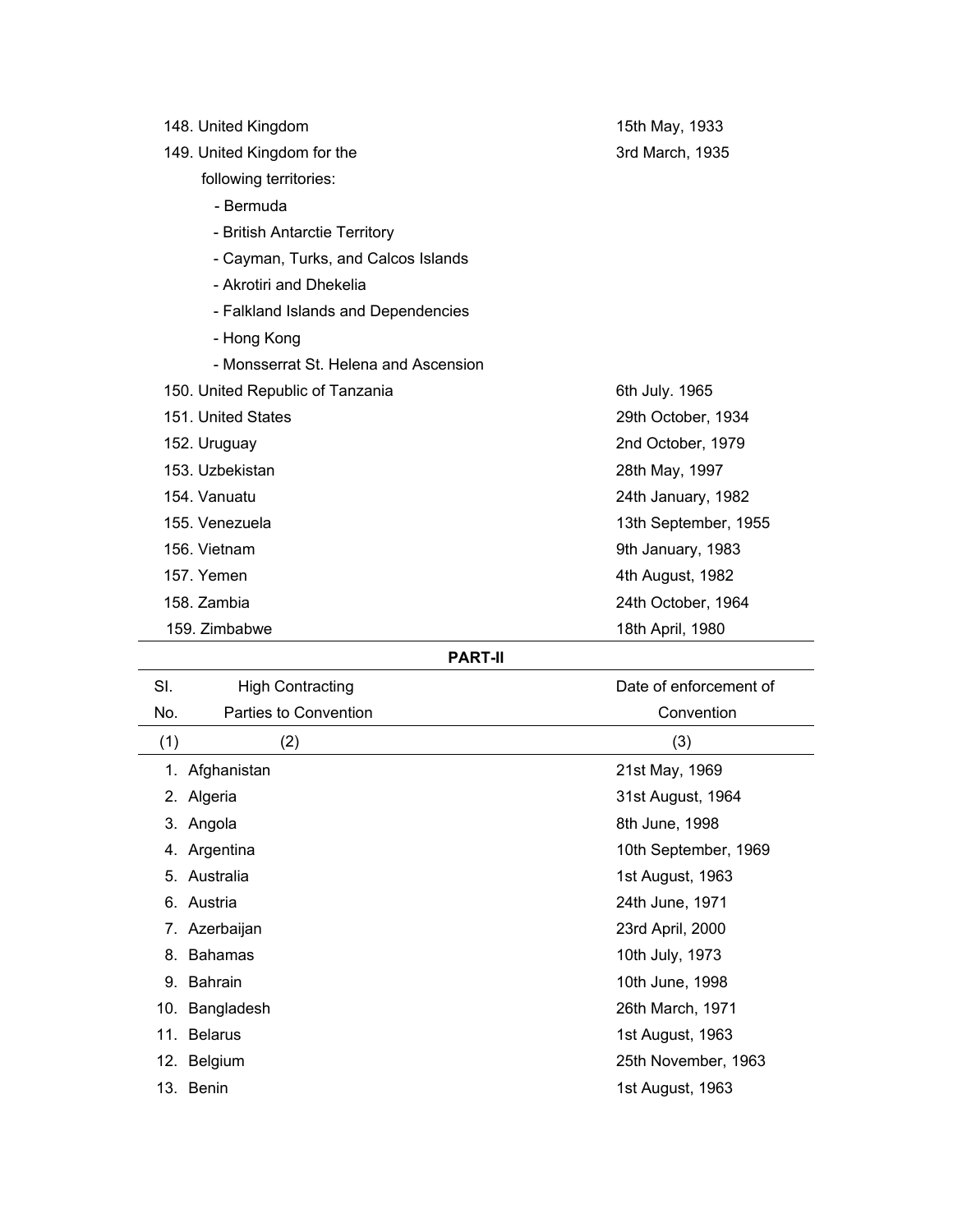14. Bosnia and herzegovina **6th March**, 1992 15. Brazil 14th September, 1964 16. Bulgaria 13th March, 1964 17. Cambodia 12th March, 1997 18. Cameroon 1st August, 1963 19. Canada 17th July, 1964 20. Cape Verde 8th May, 2002 21. Chile 31st May, 1979 22. China **18th November, 1975**  23. Colombia 13th November, 1966 24. Congo 24. Congo 24. Congo 24. Congo 24. Congo 24. Congo 25. Congo 25. Congo 25. Congo 25. Congo 25. Congo 25. Costa Rica 8th August, 1984 26. Cote d'Ivoire 1st August, 1963 27. Croatia and States and States and States and States and States and States and States and States and States 28. Cuba 28th November, 1965 29. Cyprus 21st October, 1970 30. Czech Republic 1st January, 1993 31. Democratic People's Republic of Korea 2nd February, 1981 32. Denmark 1963 (1963) 1st August, 1963 33. Dominican Republic 25th May, 1972 34. Ecuador 1st March, 1970 35. Egypt 1st August, 1963 36. El Salvador **1st August, 1963** 1st August, 1963 37. Estonia 14th June, 1998 38. Fiji 10th October, 1970 39. Finland 23rd August, 1977 40. France 1st August, 1963 Australian 16th May, 1969 and 16th May, 1969 42. Germany 1st August, 1963 43. Ghana 9th November, 1997 44. Greece 21st September, 1965 45. Grenada 13th November, 1985 46. Guatemala 26th October, 1971 47. Guinea **7th January, 1991** 48. Hungary 1st August, 1963 49. Iceland 1st August, 1963 50. India 15th May, 1973

51. Iran (Islamic Republic of) 6th October, 1975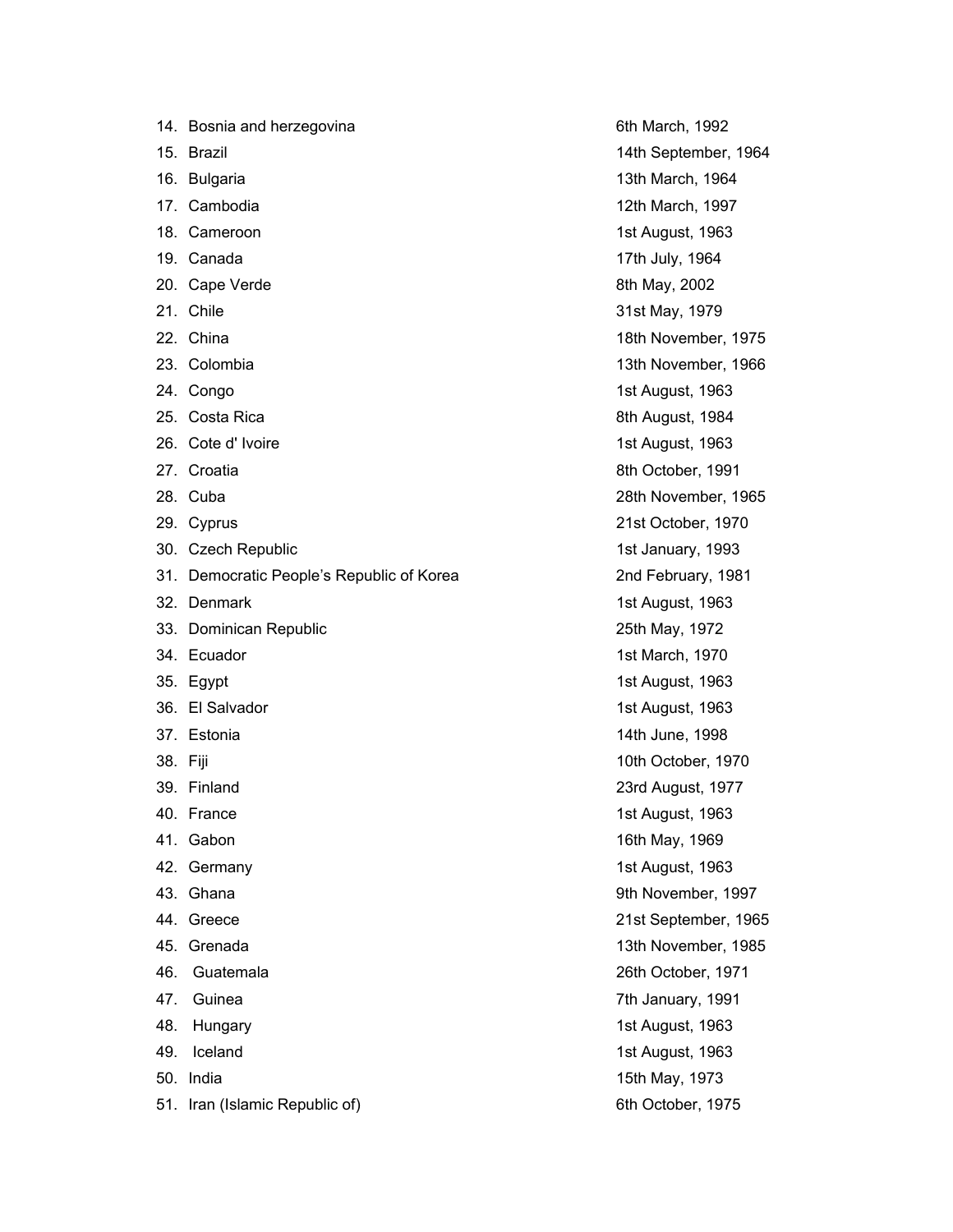- 52. Iraq 1st August, 1963 53. Ireland 1st August, 1963 54. Israel 3rd November, 1964 55. Italy 2nd August, 1963 56. Japan 8th November, 1967 57. Jordan 13th February, 1974 58. Kazakhstan 28th November, 2002 59. Kenya 4th October, 1999 60. Kuwait 9th November, 1975 61. Kyrgyzstan 9th May, 2000 62. Lao People's Democratic Republic 1st August, 1963 63. Latvia 31st December, 1998 64. Lebanon 8th August, 1978 65. Lesotho 15th January, 1976 66. Libyan Arab Jamahiriya 14th August, 1969 67. Liechtenstein 3rd April, 1966 68. Lithuania 19th February, 1997 69. Luxembourg 1st August, 1963 70. Madagascar 1st August, 1963 71. Malawi 7th September, 1971 72. Malaysia 19th December, 1974 **73. Maldives 11th January, 1996**  74. Mali 29th March, 1964 75. Mauritius 15th January, 1990 76. Mexico 1st August, 1963 77. Monaco 8th July, 1979 78. Morocco **15th February, 1976**  79. Nauru 31st January, 1968 80. Nepal 13th May, 1966 81. Netherlands 1st August, 1963 82 New Zealand 14th June, 1967 83. Niger 1963 84. Nigeria 29th September, 1969 85. Norway 1st August, 1963 86. Oman 2nd November, 1987 87. Pakistan 1963 88. Panama 10th February, 1997
	- 89. Papua New Guinea 16th September, 1975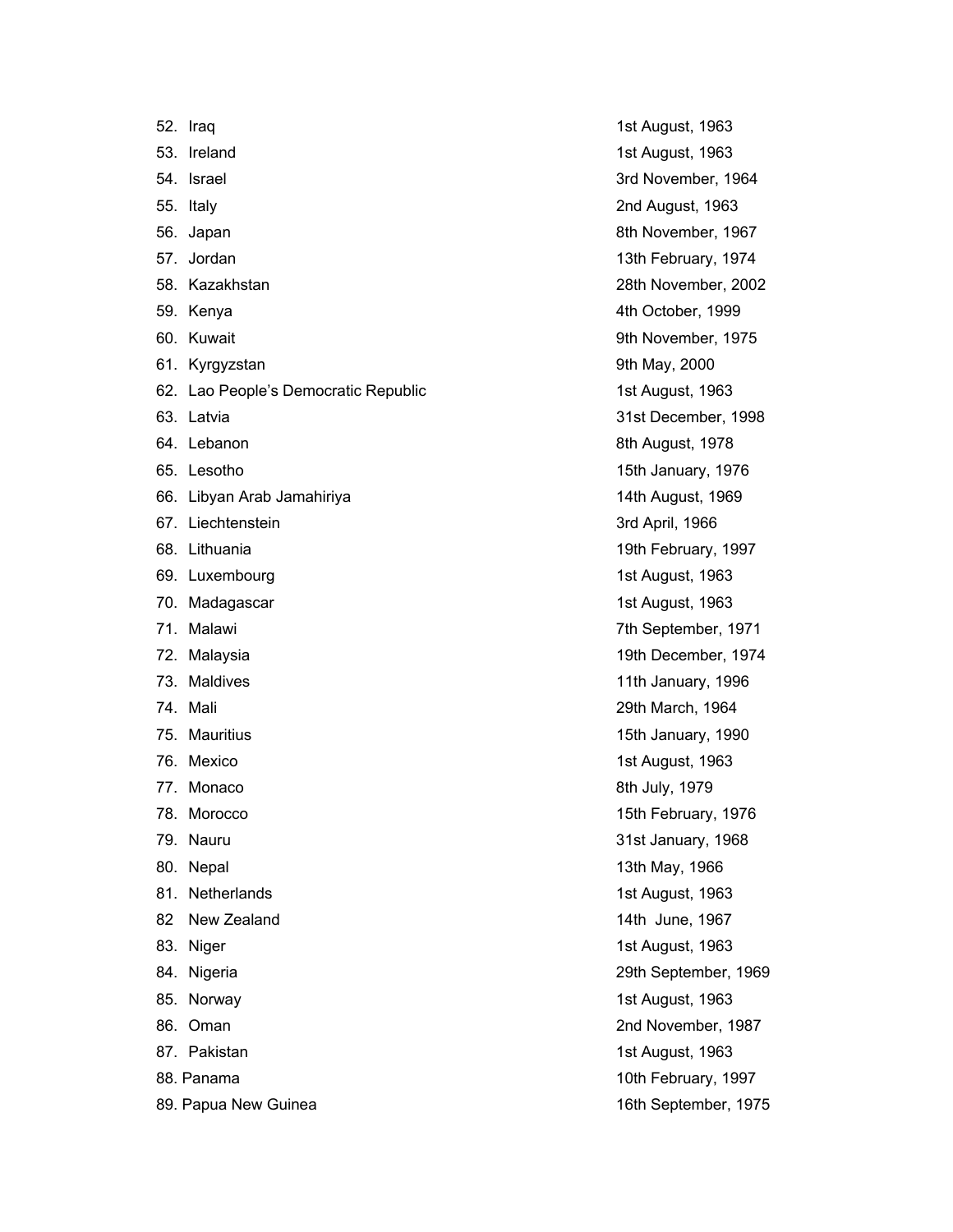| 90. Paraguay                               |
|--------------------------------------------|
| 91. Peru                                   |
| 92. Philippines                            |
| 93. Poland                                 |
| 94. Portugal                               |
| 95. Qatar                                  |
| 96. Republic of Korea                      |
| 97. Republic of Moldova                    |
| 98. Romania                                |
| 99. Russian Federation                     |
| 100. Rwanda                                |
| 101. Saint Vincent and the Grenadines      |
| 102. Samona                                |
| 103. Saudi Arabia                          |
| 104. Senegal                               |
| 105. Serbia and Montenegro                 |
| 106. Seychelles                            |
| 107. Singapore                             |
| 108. Slovakia                              |
| 109. Slovenia                              |
| 110. Solomon Islands                       |
| 111. South Africa                          |
| 112. Spain                                 |
| 113. Sri Lanka                             |
| 114. Sudan                                 |
| 115. Suriname                              |
| 116. Swaziland                             |
| 117. Sweden                                |
| 118. Switzerland                           |
| 119. Syrian Arab Republic                  |
| 120. The former Yugoslav Republic of Maced |
| 121. Togo                                  |
| 122. Tonga                                 |
| 123. Trinidad and Tobago                   |
| 124. Tunisia                               |
| 125. Turkey                                |
| 126. Ukraine                               |
| 127. United Arab Emirates                  |

26th November, 1969 3rd October, 1988 28th February, 1967 1st August, 1963 15th December, 1963 22nd March, 1987 11th October, 1 967 19th June, 1997 1st August, 1963 1st August, 1963 27th March, 1991 3rd March, 2002 14th January, 1973 27th April, 1969 17th September, 1964 27th April, 1992 22nd September, 1980 4th February, 1968 1st January, 1993 25th June, 1991 7th July, 1978 17th December, 1967 6th March, 1966 25th May, 1997 12th May, 1975 17th January, 2005 18th October, 1978 1st August, 1963 1st August, 1963. 1st August, 1963 onia and T7th September, 1991 30th September, 1980 22nd May, 1977 8th August, 1983 13th February. 1964 23rd June, 1978 1st August, 1963 16th January, 1994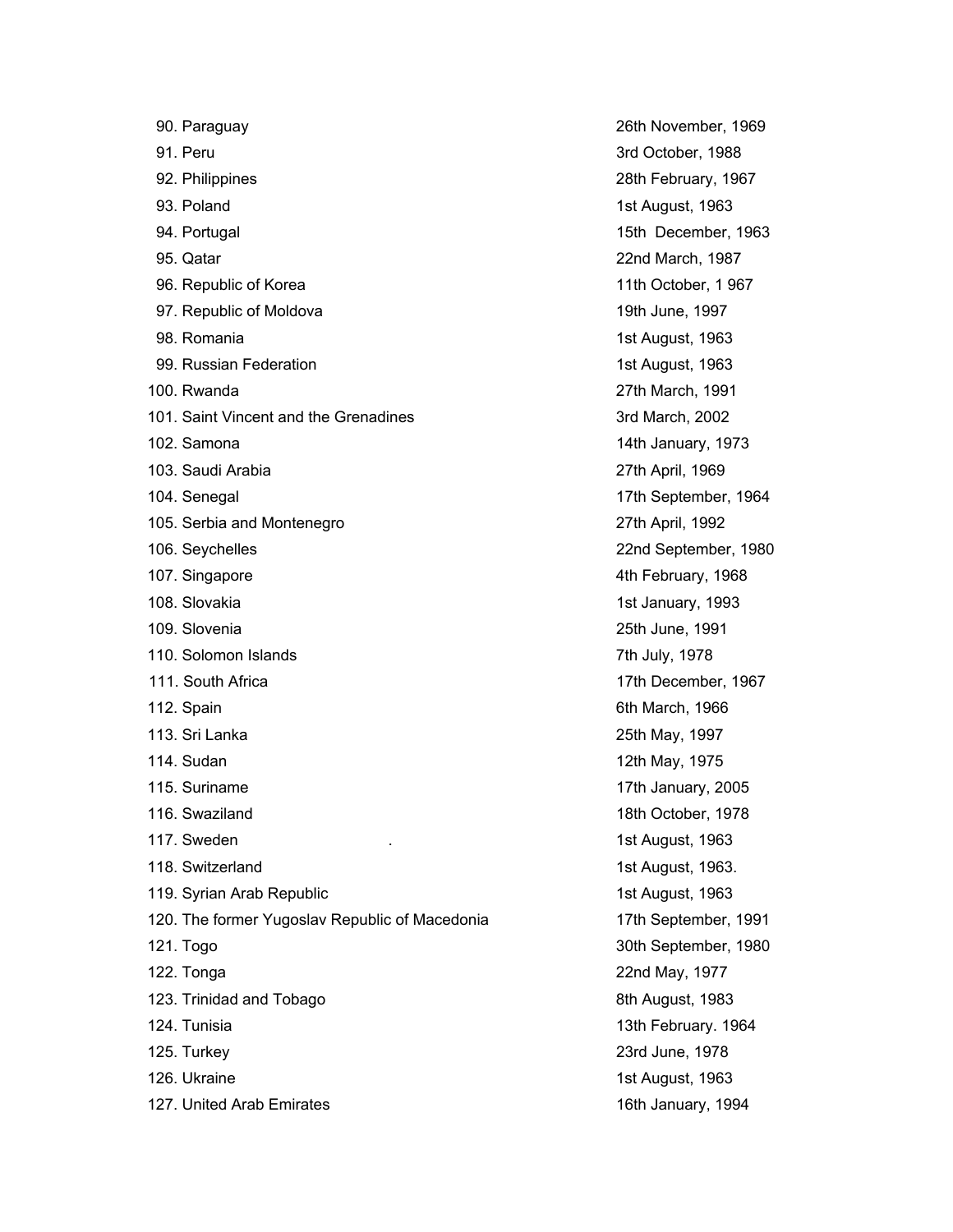| 128. United Kingdom           | 1st June, 1967      |
|-------------------------------|---------------------|
| 129. United Kingdom for the   | 1st June, 1967      |
| following territories:        |                     |
| - Bermuda                     |                     |
| - British Antarctie Territory |                     |
| - Cayman, Turks, and          |                     |
| Calcos Islands                |                     |
| 130. United States            | 14th December, 2003 |
| 131. Uzbekistan               | 28th May, 1997      |
| 132. Vanuatu                  | 24th January, 1982  |
| 133. Venezuela                | 1st August, 1963    |
| 134. Vietnam                  | 9th January, 1983   |
| 135. Yemen                    | 4th August, 1982    |
| 136. Zambia                   | 23rd June, 1970     |
| 137. Zimbabwe                 | 25th January, 1981  |

# **PART-III**

| SI. No.           | <b>State Parties</b>  | Date of enforcement |
|-------------------|-----------------------|---------------------|
| (1)               | (2)                   | (3)                 |
| 1.                | Albania               | 19th December, 2004 |
| 2.                | Austria               | 28th June, 2004     |
| 3.                | <b>Bahrain</b>        | 4th November, 2003  |
| 4.                | <b>Barbados</b>       | 4th November, 2003  |
| $\overline{.5}$ . | Belgium               | 28th June, 2004     |
| 6.                | <b>Belize</b>         | 4th November, 2003  |
| 7.                | Benin                 | 29th May, 2004      |
| 8.                | <b>Botswana</b>       | 4th November, 2003  |
| 9.                | <b>Bulgaria</b>       | 9th January, 2004   |
| 10.               | Cameroon              | 4th November, 2003  |
| 11.               | Canada                | 4th November, 2003  |
| 12.               | Cape Verde            | 22nd October, 2004  |
| 13.               | China                 | 31st July, 2005     |
| 14.               | Colombia              | 4th November, 2003  |
| 15.               | Cuba                  | 13th December, 2005 |
| 16.               | Cyprus                | 4th November, 2003  |
| 17.               | <b>Czech Republic</b> | 4th November, 2003  |
| 18.               | Denmark               | 28th June, 2004     |
| 19.               | Egypt                 | 25th April, 2005    |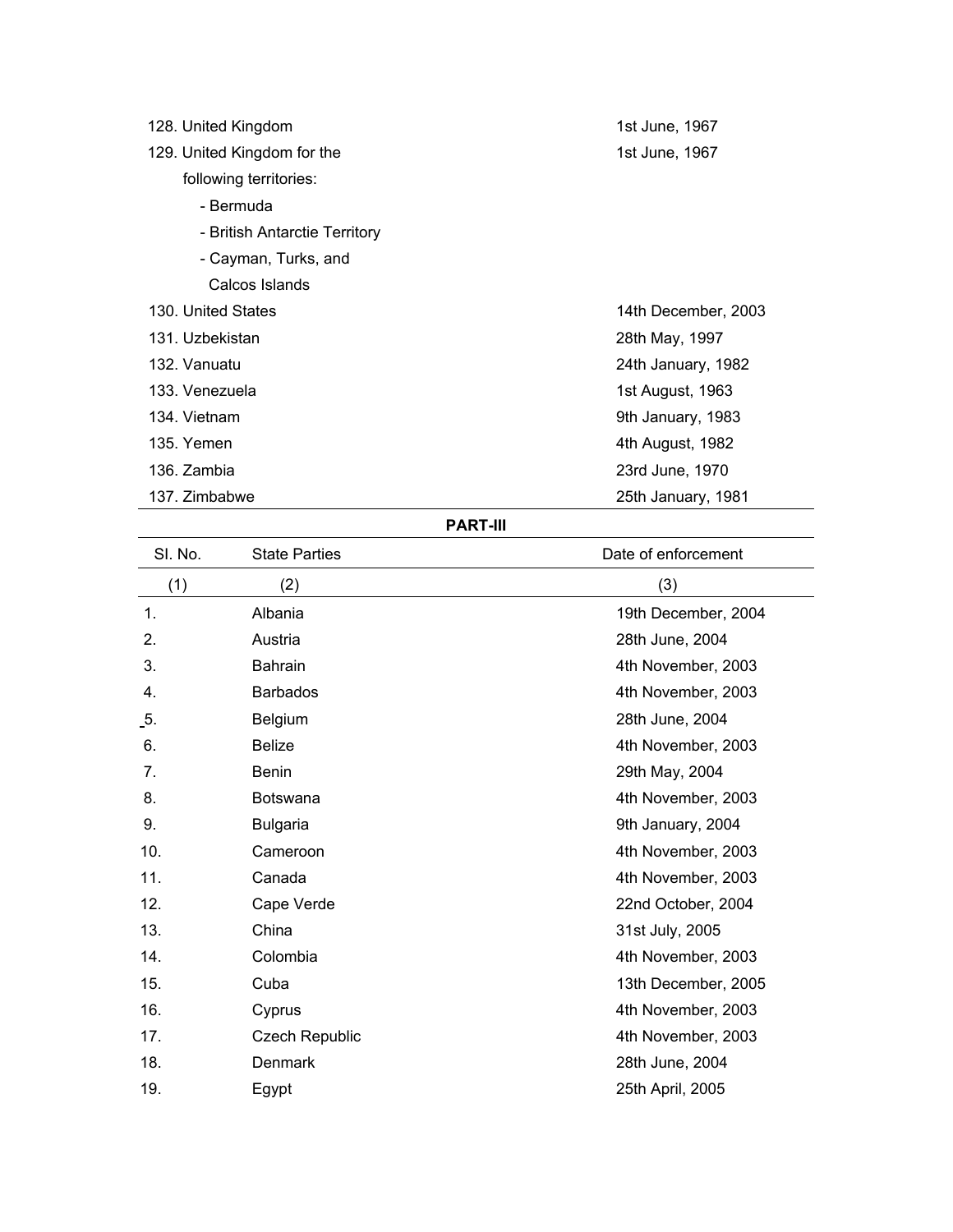| 20. | Estonia                          | 4th November, 2003  |
|-----|----------------------------------|---------------------|
| 21. | Finland                          | 28th June. 2004     |
| 22. | France                           | 28th June, 2004     |
| 23. | Gambia                           | 9th May, 2004       |
| 24. | Germany                          | 28th June, 2004     |
| 25. | Greece                           | 4th November, 2003  |
| 26. | Hungary                          | 7th January, 2005   |
| 27. | Iceland                          | 16th August, 2004   |
| 28. | Ireland                          | 28th June, 2004     |
| 29. | Italy                            | 28th June, 2004     |
| 30. | Japan                            | 4th November, 2003  |
| 31. | Jordan                           | 4th November, 2003  |
| 32. | Kenya                            | 4th November. 2003  |
| 33. | Kuwait                           | 4th November. 2003  |
| 34. | Latvia                           | 15th February, 2005 |
| 35. | Lebanon                          | 14th May, 2005      |
| 36. | Lithuania                        | 29th January, 2005  |
| 37. | Luxembourg                       | 28th June, 2004     |
| 38. | <b>Maldives</b>                  | 30th December, 2005 |
| 39. | Malta                            | 4th July, 2004      |
| 40. | Mexico                           | 4th November, 2003  |
| 41. | Monaco                           | 17th October, 2004  |
| 42. | Mongolia                         | 4th December, 2004  |
| 43. | Namibia                          | 4th November, 2003  |
| 44. | Netherlands                      | 28th June, 2004     |
| 45. | New Zealand                      | 4th November, 2003  |
| 46. | Nigeria                          | 4th November, 2003  |
| 47. | Norway                           | 28th June, 2004     |
| 48. | Panama                           | 4th November, 2003  |
| 49. | Paraguay                         | 4th November, 2003  |
| 50. | Peru                             | 4th November, 2003  |
| 51. | Portugal                         | 4th November, 2003  |
| 52. | Qatar                            | 14th January, 2005  |
| 53. | Romania                          | 4th November, 2003  |
| 54. | Saint Vincent and the Grenadines | 28th May, 2004      |
| 55. | Saudi Arabia                     | 14th December, 2003 |
| 56. | Slovakia                         | 4th November, 2003  |
| 57. | Slovenia                         | 4th November, 2003  |
| 58. | Spain                            | 28th June, 2004     |
| 59. | Sweden                           | 28th June, 2004     |